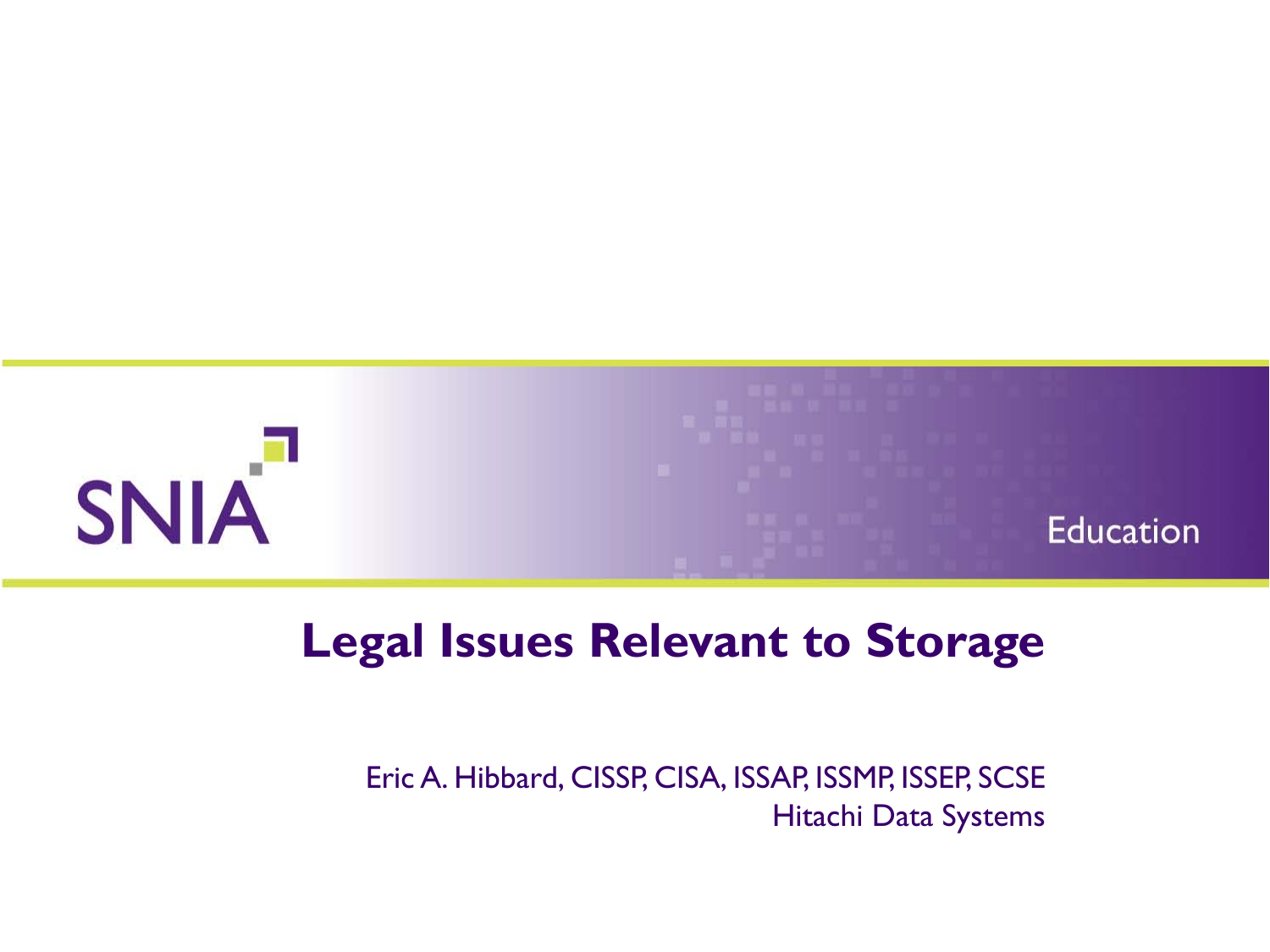## **SNIA Legal Notice**



- $\rightarrow$  The material contained in this tutorial is copyrighted by the SNIA unless otherwise noted.
- $\rightarrow$  Member companies and individual members may use this material in presentations and literature under the following conditions:
	- Any slide or slides used must be reproduced in their entirety without modification  $\Phi$
	- The SNIA must be acknowledged as the source of any material used in the body of any ò. document containing material from these presentations.
- $\rightarrow$  This presentation is a project of the SNIA Education Committee.
- Neither the author nor the presenter is an attorney and nothing in this presentation is intended to be, or should be construed as legal advice or an opinion of counsel. If you need legal advice or a legal opinion please contact your attorney.
- The information presented herein represents the author's personal opinion and current understanding of the relevant issues involved. The author, the presenter, and the SNIA do not assume any responsibility or liability for damages arising out of any reliance on or use of this information.

NO WARRANTIES, EXPRESS OR IMPLIED. USE AT YOUR OWN RISK.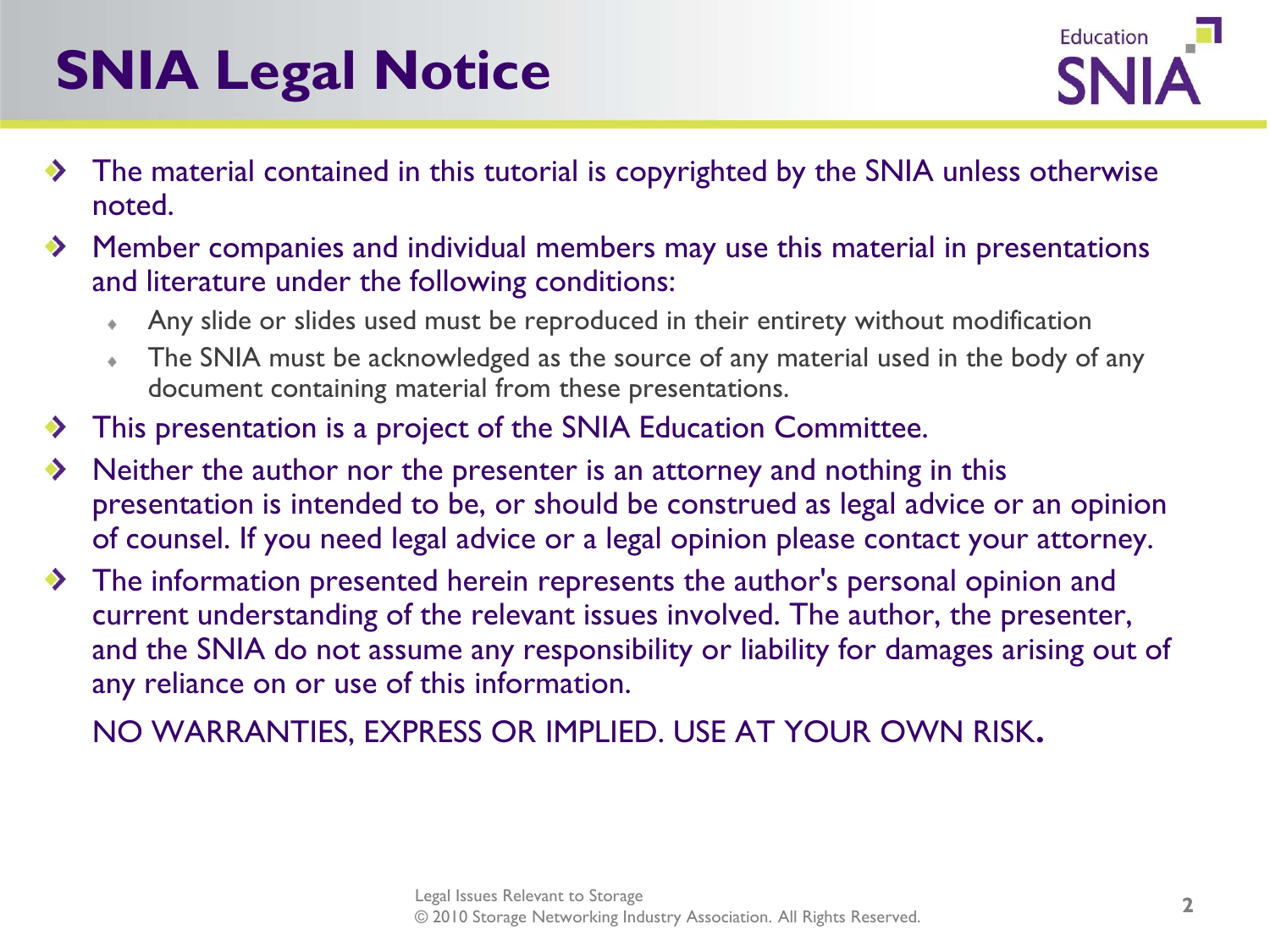



#### **Legal Issues Relevant to Storage**

Many organizations face the challenge of implementing protection and data security measures necessary to comply with a wide range of regulatory, statutory, and other legal requirements. Because storage systems (actually the data they contain) play an important part in many of these issues, storage managers and administrators may be asked to assist in supporting a variety of legal actions as well as help their organizations guard against data transgressions having legal consequences. Thus, they need to be capable of taking abstract regulatory, statutory and other legal requirements and translating them into implementable solutions. In addition, they must be able to partner with the legal community to ensure these solutions address the organization's compliance requirements and that the support is timely and responsive.

This session describes the legal issues storage security professionals are likely to encounter as part of their role as the focal point for securing storage systems.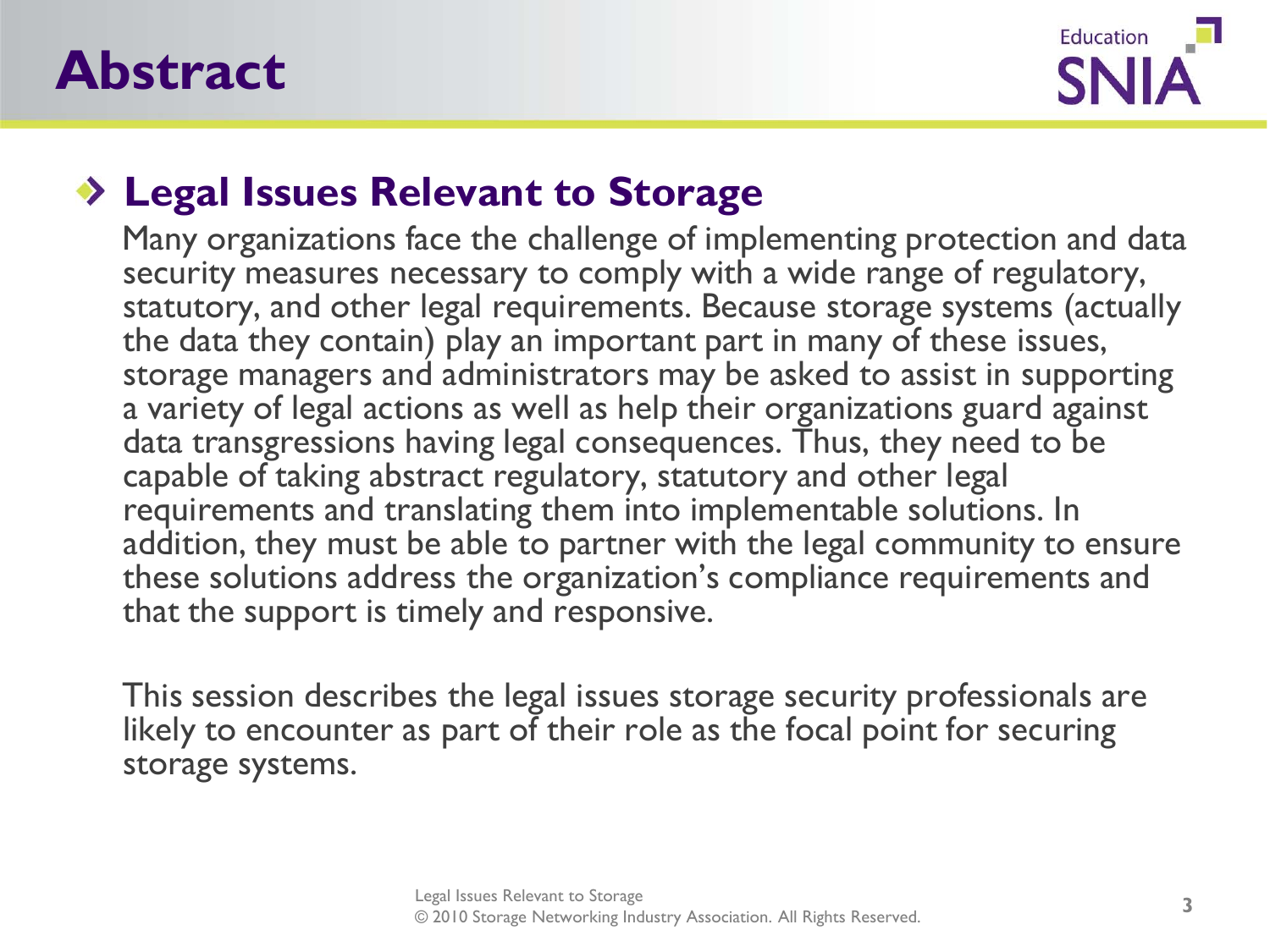

◆ Many organizations face complying with a wide range of regulatory, statutory, and other legal requirements.

- ◆ Storage managers and administrators may be asked to:
	- assist in supporting a variety of legal actions
	- take abstract legal requirements and translate them into implementable solutions
	- help their organizations guard against data transgressions having legal consequences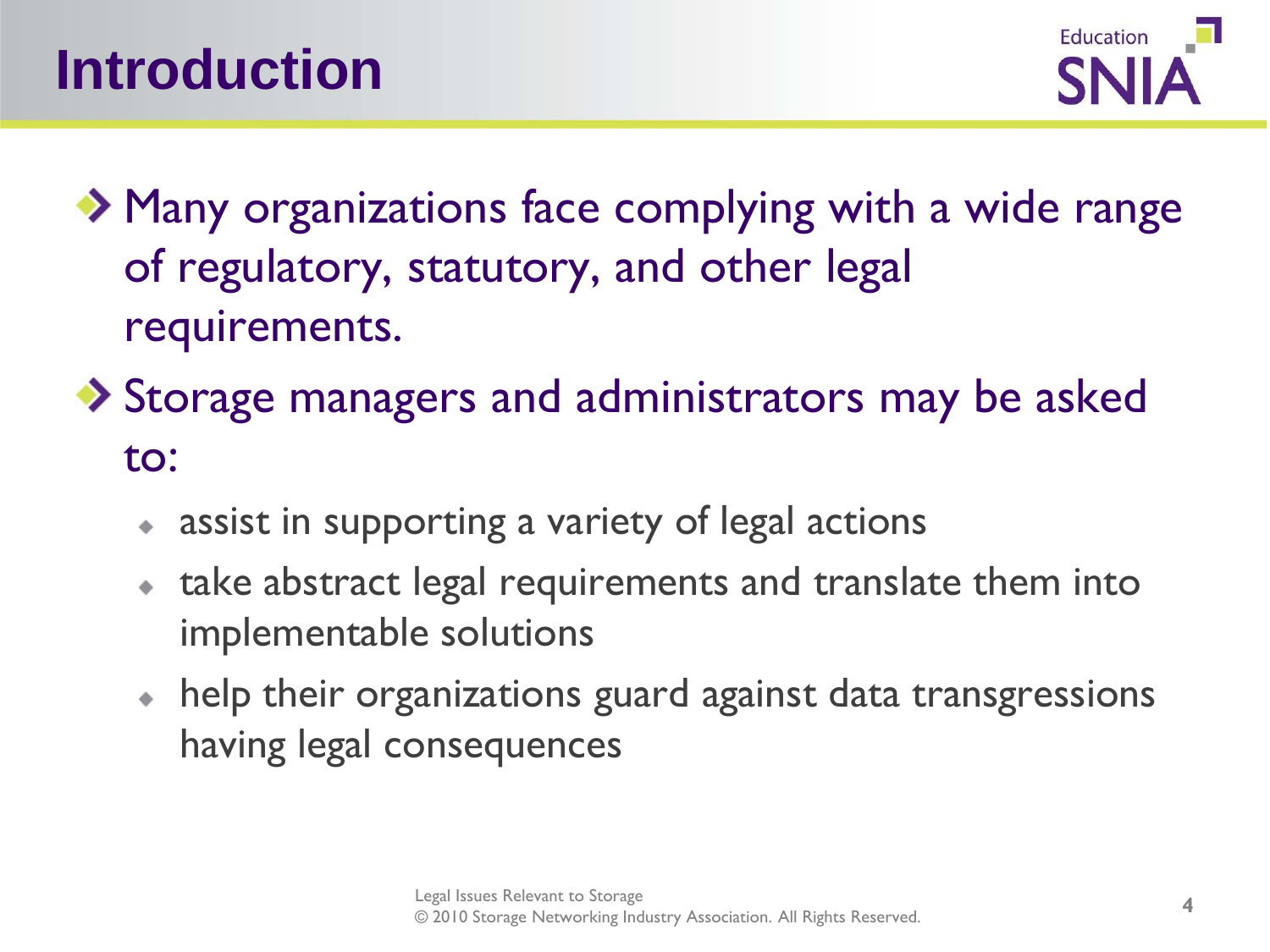## **Summary of Legal Areas**



- ◆ Discovering pertinent stored information or data by parties involved in a legal action or proceeding (Electronic discovery)
- $\rightarrow$  Protecting the confidentiality of private information (Privacy)
- Administration, management, and control of information and data related to an event so that it can be used to prove the circumstances of an event (Evidence Management & Forensics)
- Addressing accountability and responsibility issues
- ◆ Factoring in the geopolitical boundaries and the jurisdictional implications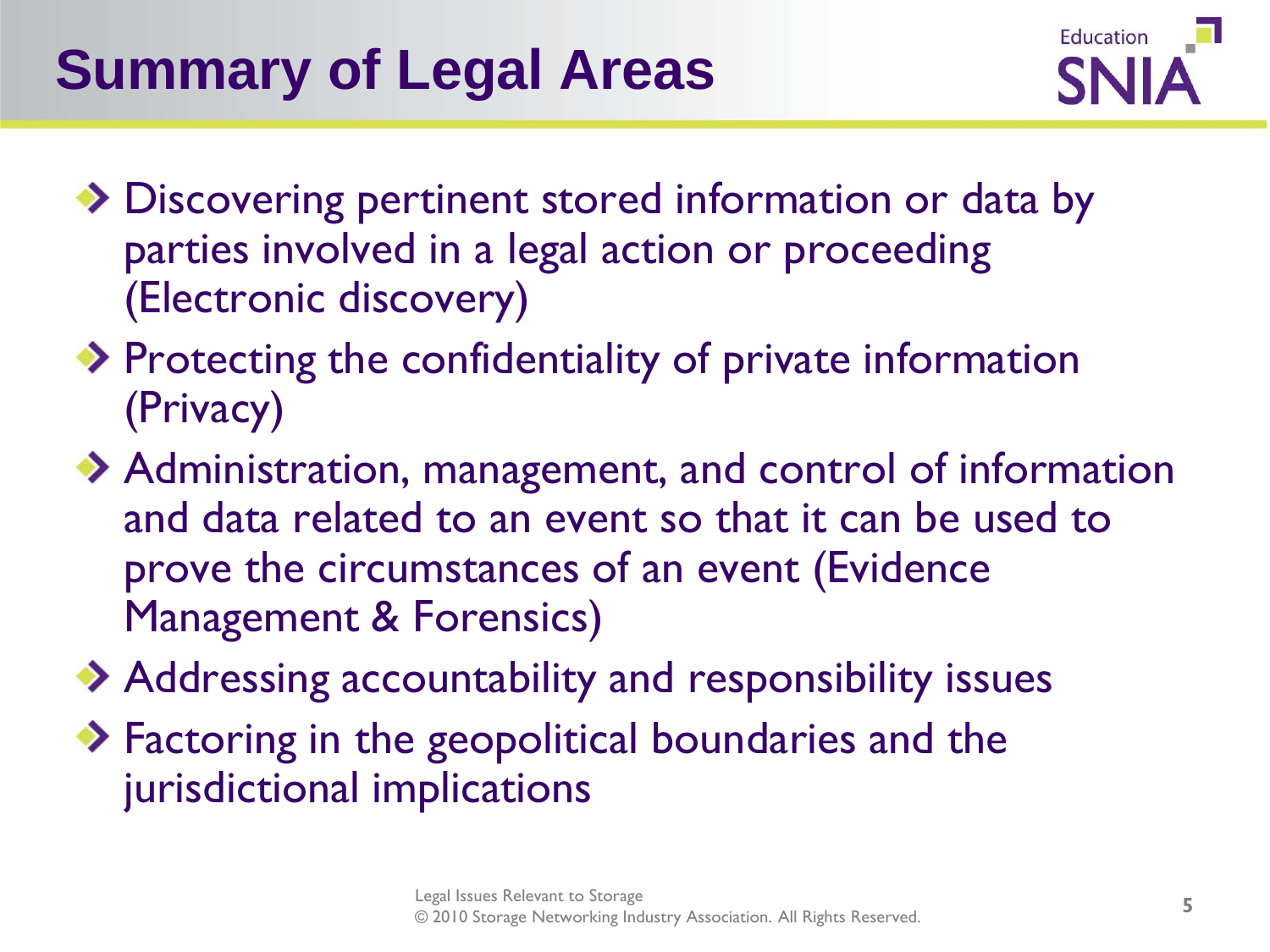

# **Electronic Discovery**

Legal Issues Relevant to Storage © 2010 Storage Networking Industry Association. All Rights Reserved. **6**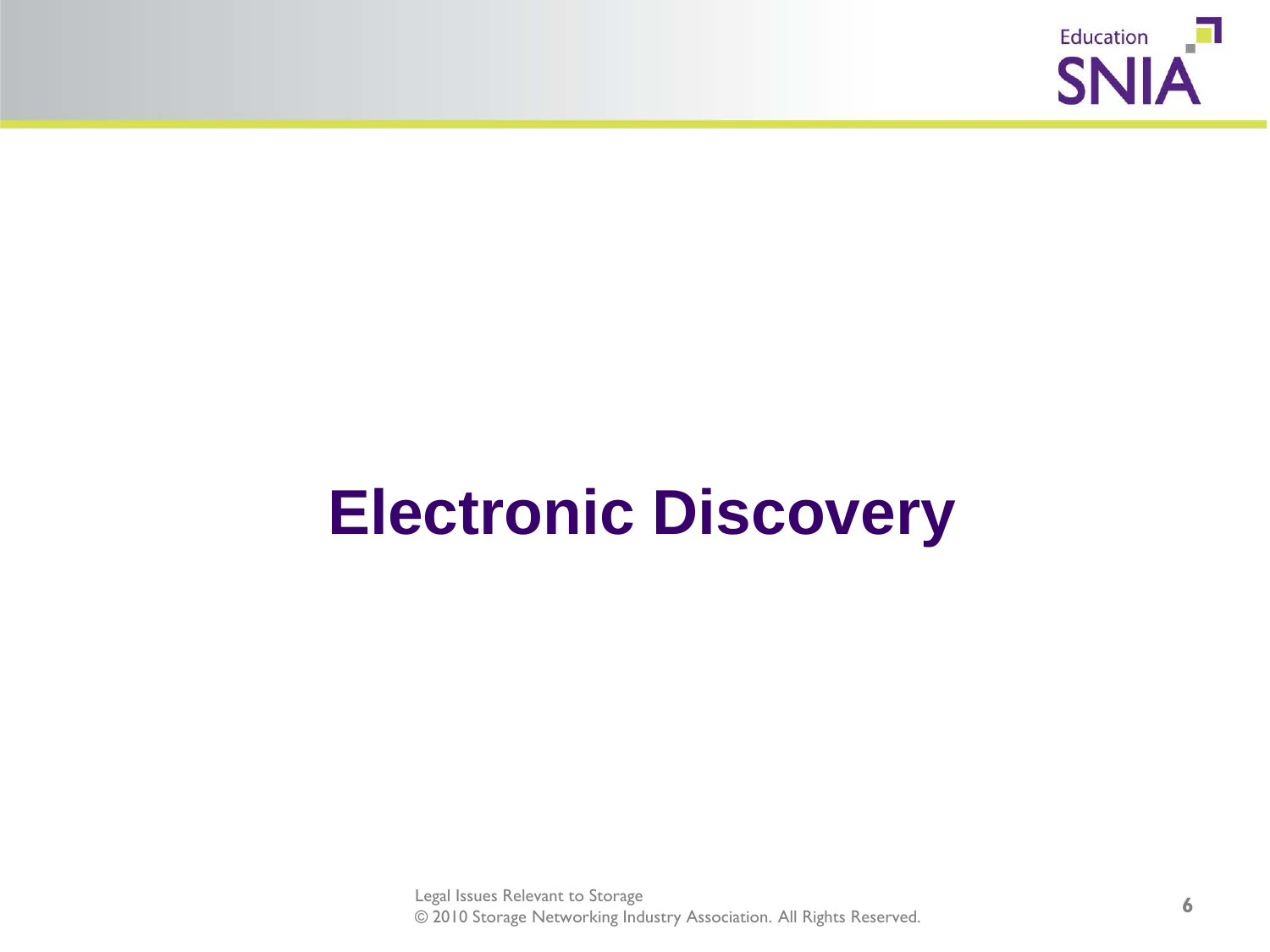

- *Electronic discovery (eDiscovery) –* The pretrial process of discovering pertinent stored information or data by one or both parties involved in a legal action or proceeding.
- *Electronically Stored Information (ESI) –* Computer generated data or information of any kind and from any source, whose temporal existence is evidenced by its storage in, or on any electronic medium, wherever located, now existing or developed in the future, and irrespective whether such medium is real, virtual or otherwise.
- *Native data format –* The original, non-derived format and structure of data, together with its associated metadata.
- *Spoliation of evidence –* The intentional or negligent destruction, hiding, alteration, withholding or concealment of withholding of evidence relevant to a legal action.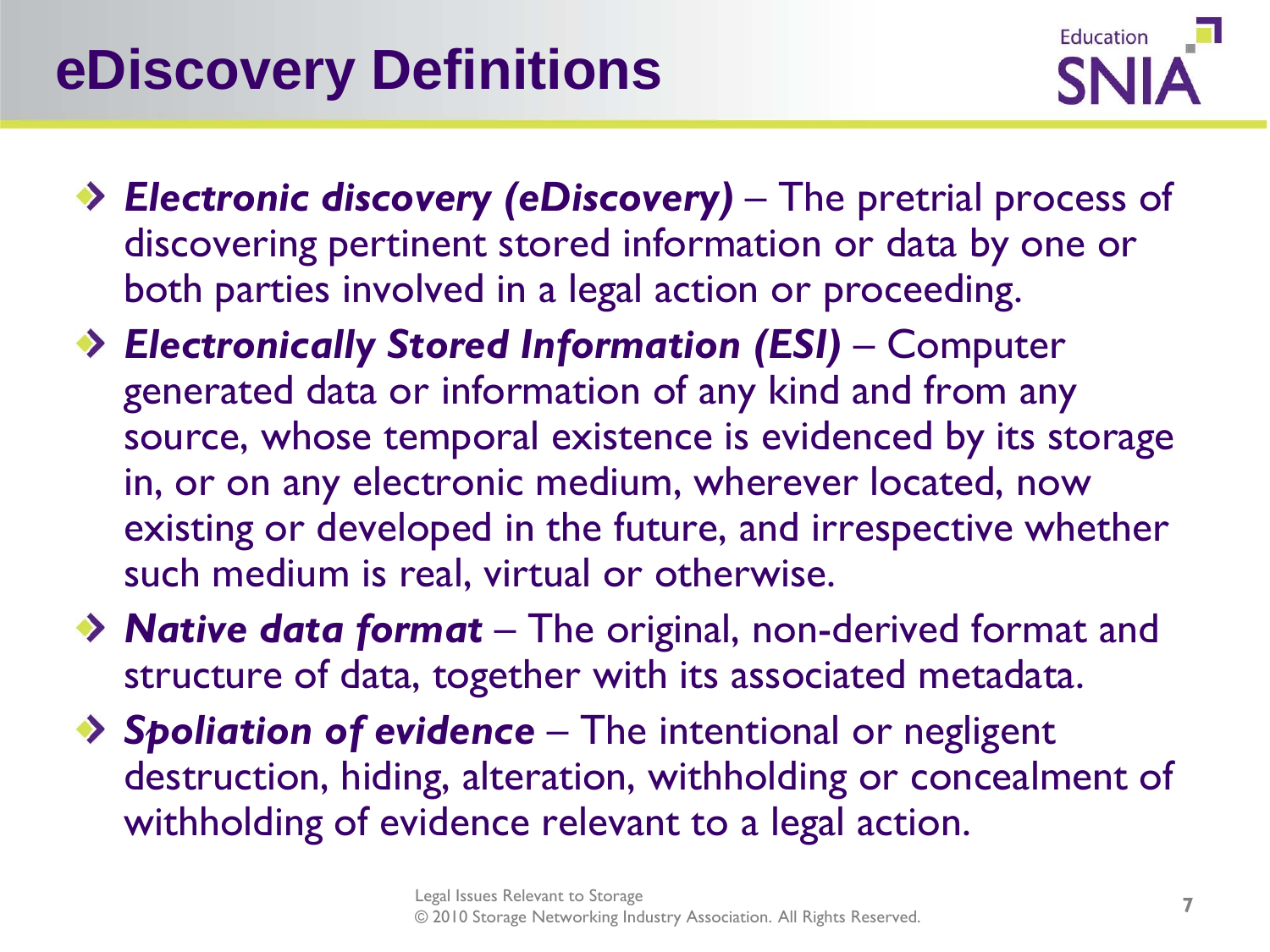

#### ◆ eDiscovery has been predominantly U.S. based

- Federal Rules of Civil Procedure (FRCP) is a set of regulations that specify procedures for civil legal suits within United States District (federal) Courts
- Many state courts' civil procedural rules closely follow or adopt similarly worded rules
- The standard for discoverability is generally that the discovery must be "reasonably calculated to lead to the discovery of admissible evidence" – Rule 26(b)(1)
- ◆ Most or all "common law" countries have some form of eDiscovery regulations and provisions.
- ◆ Several countries have implemented "blocking" statutes to thwart U.S. discovery requests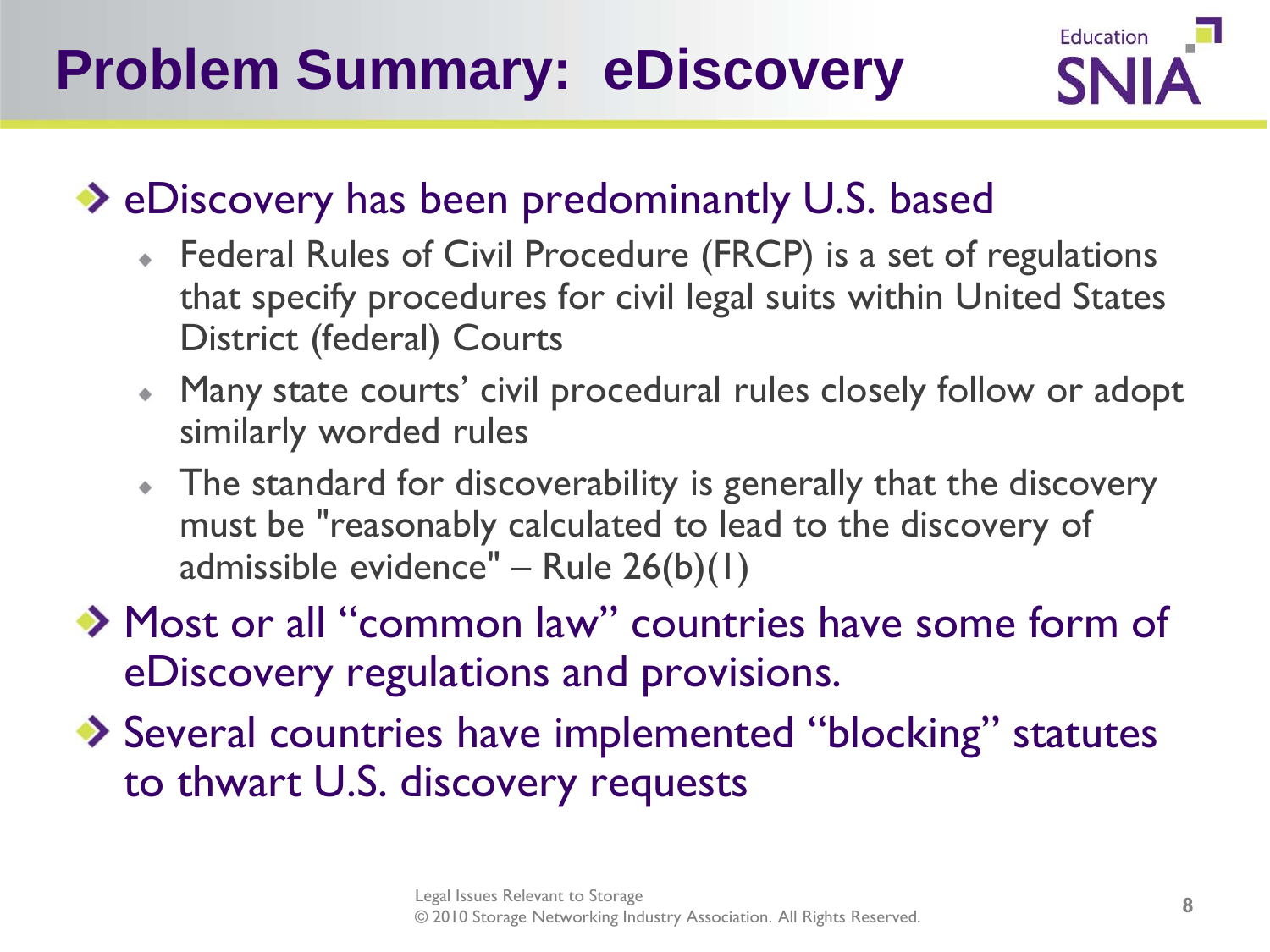#### **Electronic Discovery Reference Model**





- **Information Management –** Getting your electronic house in order to mitigate risk & expenses should electronic discovery become an issue, from initial creation of electronically stored information through its final disposition.
- **Identification –** Locating potential sources of ESI & determining its scope,  $\rightarrow$ breadth & depth.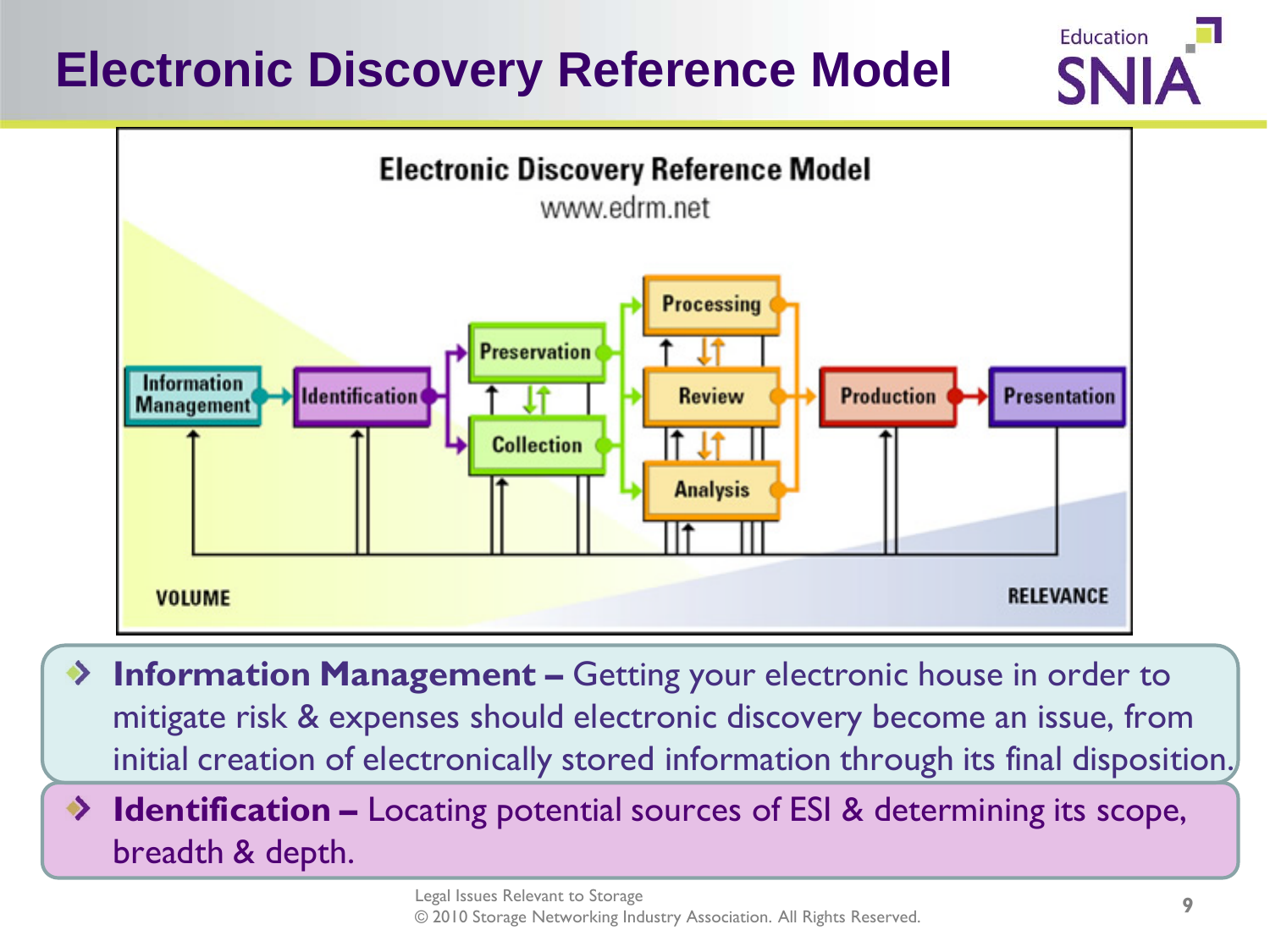## **Electronic Discovery Reference Model (cont.)**



- **Preservation –** Ensuring that ESI is protected against inappropriate alteration or destruction.
- ◆ **Collection –** Gathering ESI for further use in the electronic discovery process (processing, review, etc.).
- **Processing –** Reducing the volume of ESI and converting it, if necessary, to forms more suitable for review & analysis.
- **Review –** Evaluating ESI for relevance & privilege.
- **Analysis –** Evaluating ESI for content & context, including key patterns, topics, people & discussion.
- ◆ **Production –** Delivering ESI to others in appropriate forms & using appropriate delivery mechanisms.
- **Presentation –** Displaying ESI before audiences (at depositions, hearings, trials, etc.), especially in native & near-native forms.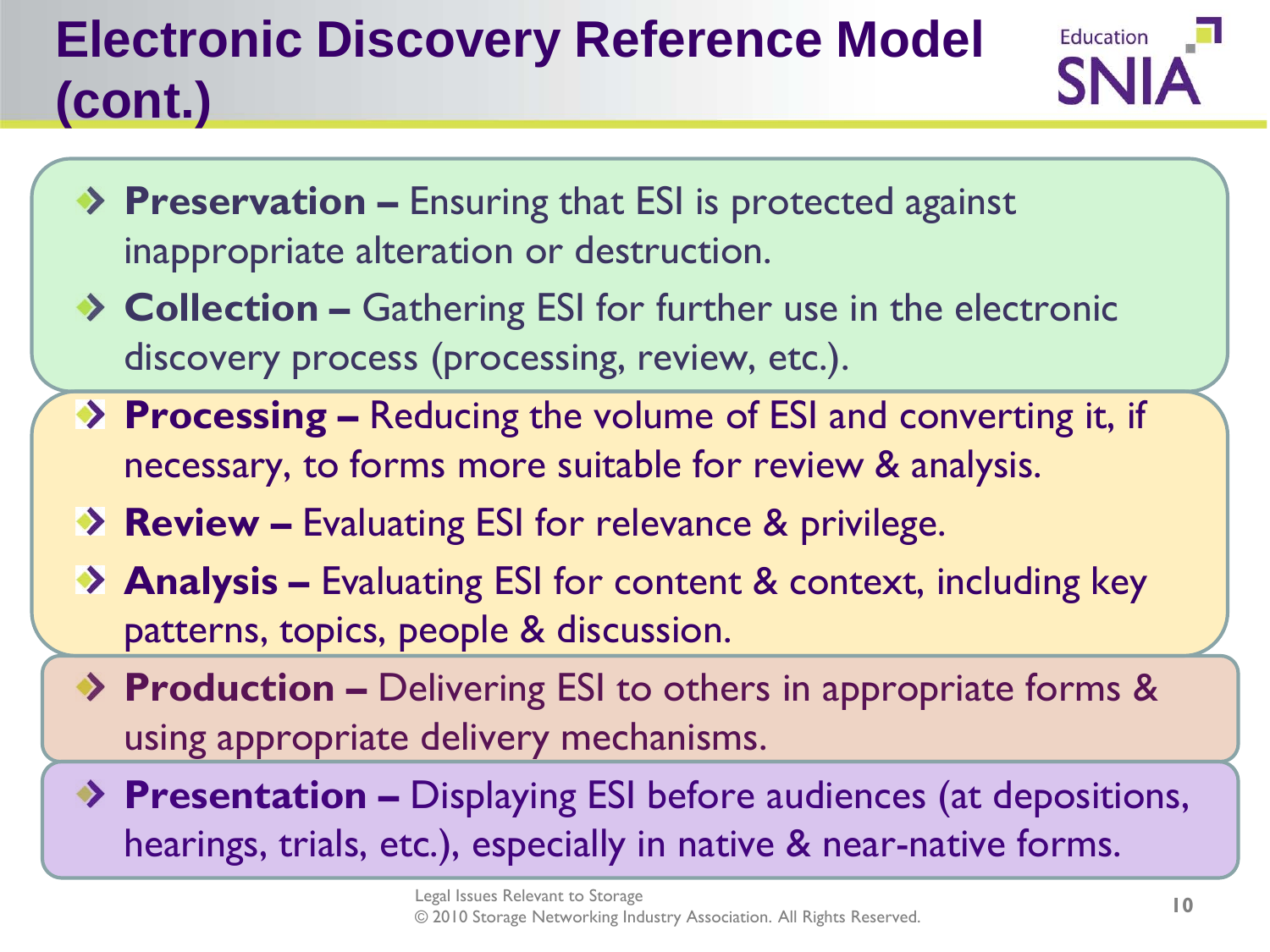## **Storage Relevance: eDiscovery**



#### ◆ eDiscovery requirements can present several challenges

- **I** locating ESI,
- ESI preservation,
- identifying relevant ESI, and
- producing and receiving ESI.
- ◆ Litigation holds on ESI must be honored to avoid evidence spoliation (and possible sanctions).
- $\rightarrow$  In-house and external counsel must become familiar with ICT infrastructure (i.e., lawyers become ICT literate).
- ◆ Subject matter experts can be subpoenaed to testify about and explain corporate electronic document retention means and methods, policies and procedures.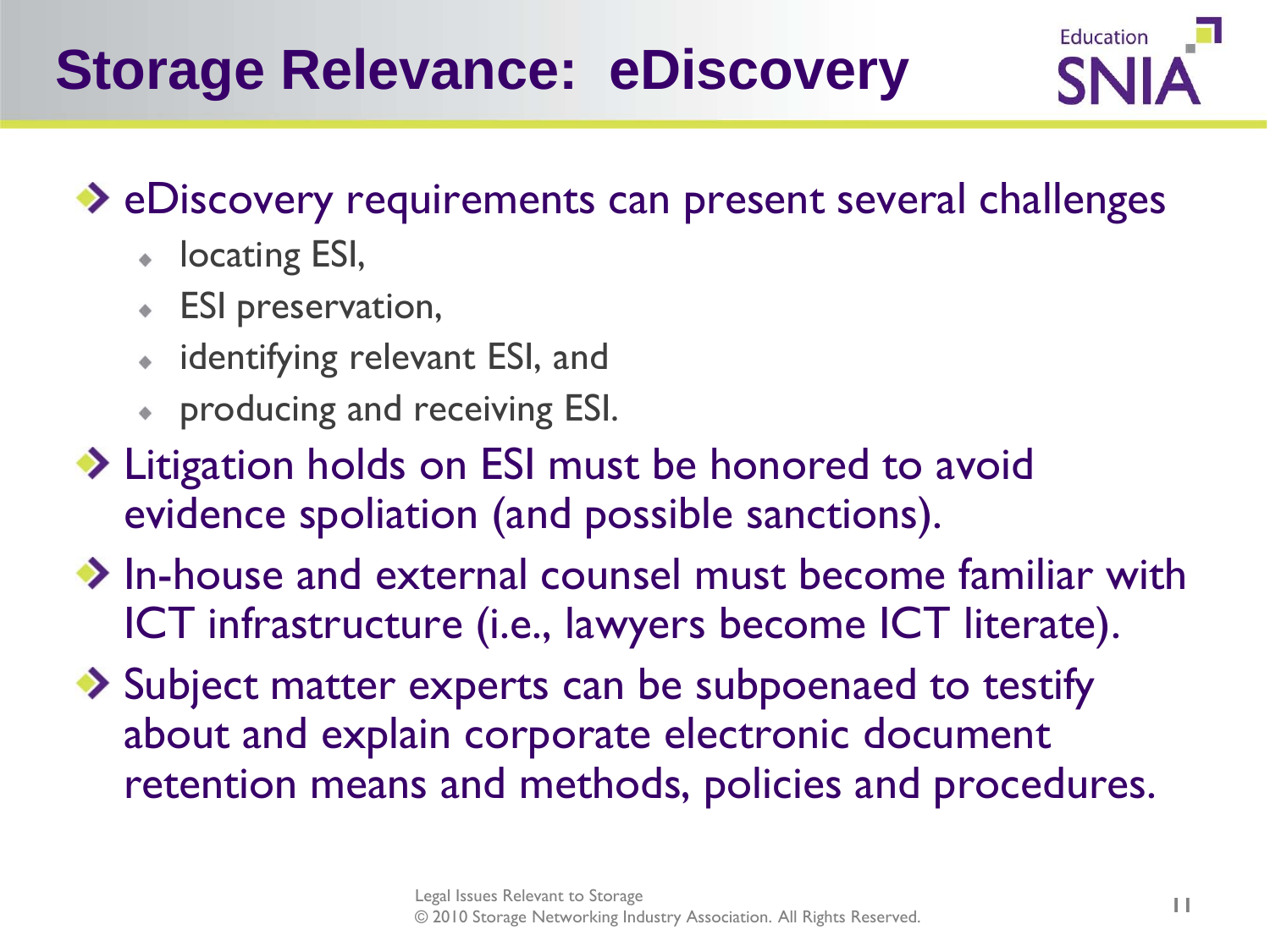

## **Evidence & Forensics**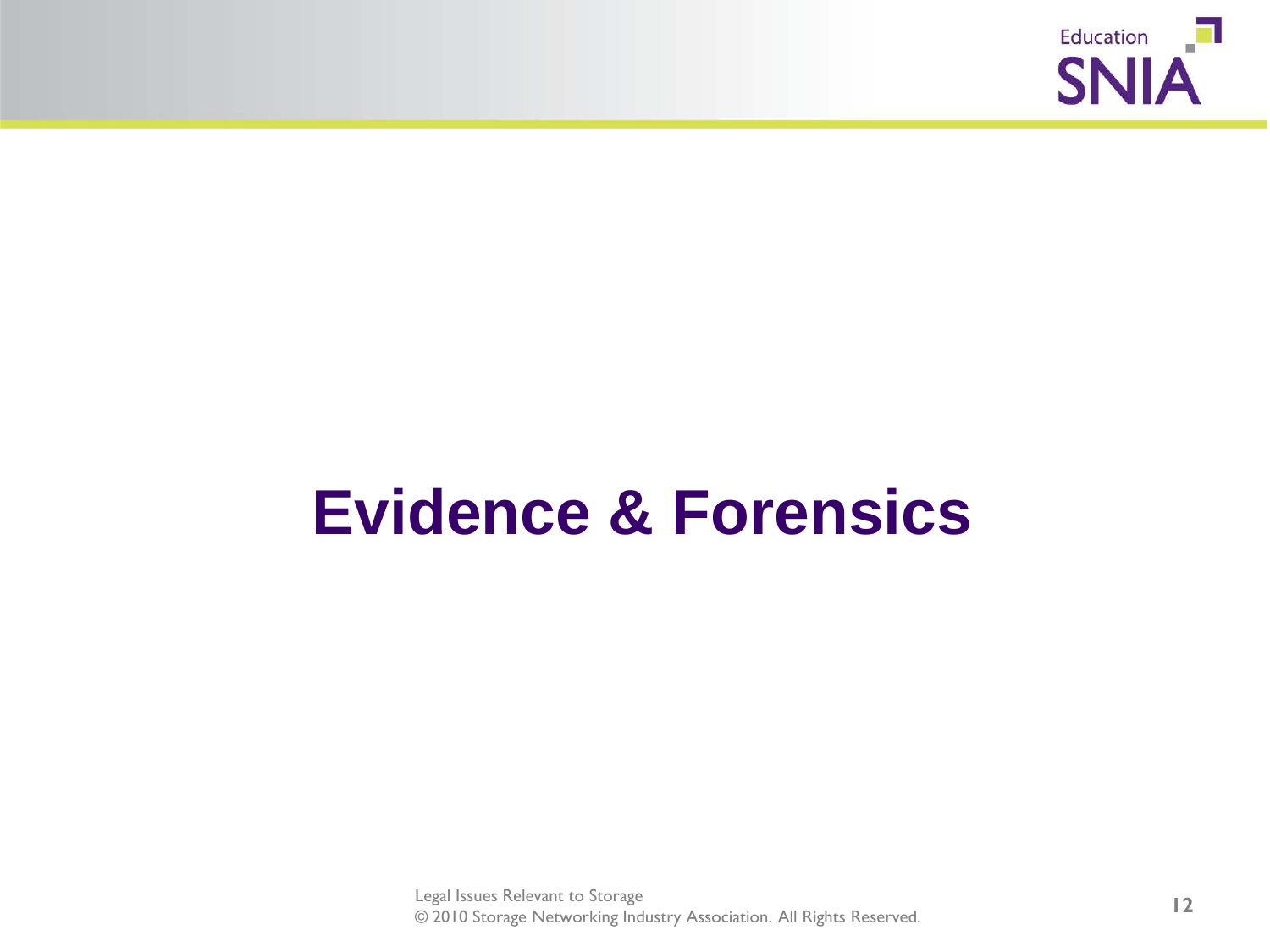## **Evidence & Forensics Definitions**



- ◆ **Authentic** For evidence, being found by a jury (or trier of fact) to be what it purports to be and thus being worthy of trust, reliance, or belief.
- *Authentication* The act of meeting the threshold level for admissibility, but not necessarily of authenticity, of evidence (e.g., ESI).
- *Authenticity –* The property, condition, or quality of being worthy of trust, reliance, or belief because the proponent (offeror) has shown enough corroborating evidence to a jury (or trier of fact) to warrant such.
- ◆ **Chain of custody** A process that tracks the movement of evidence through its collection, safeguarding, and analysis lifecycle by documenting each person who handled the evidence, the date/time it was collected or transferred, and the purpose for the transfer.
- *Digital Forensics* The collection, identification, preservation and analysis of digital information for use in legal or administrative proceedings.
- ◆ *Evidence preservation* A process to maintain and safeguard the integrity and/or original condition of the potential digital evidence.
- ◆ **Provenance** Information regarding an item's source, origin, custody and ownership.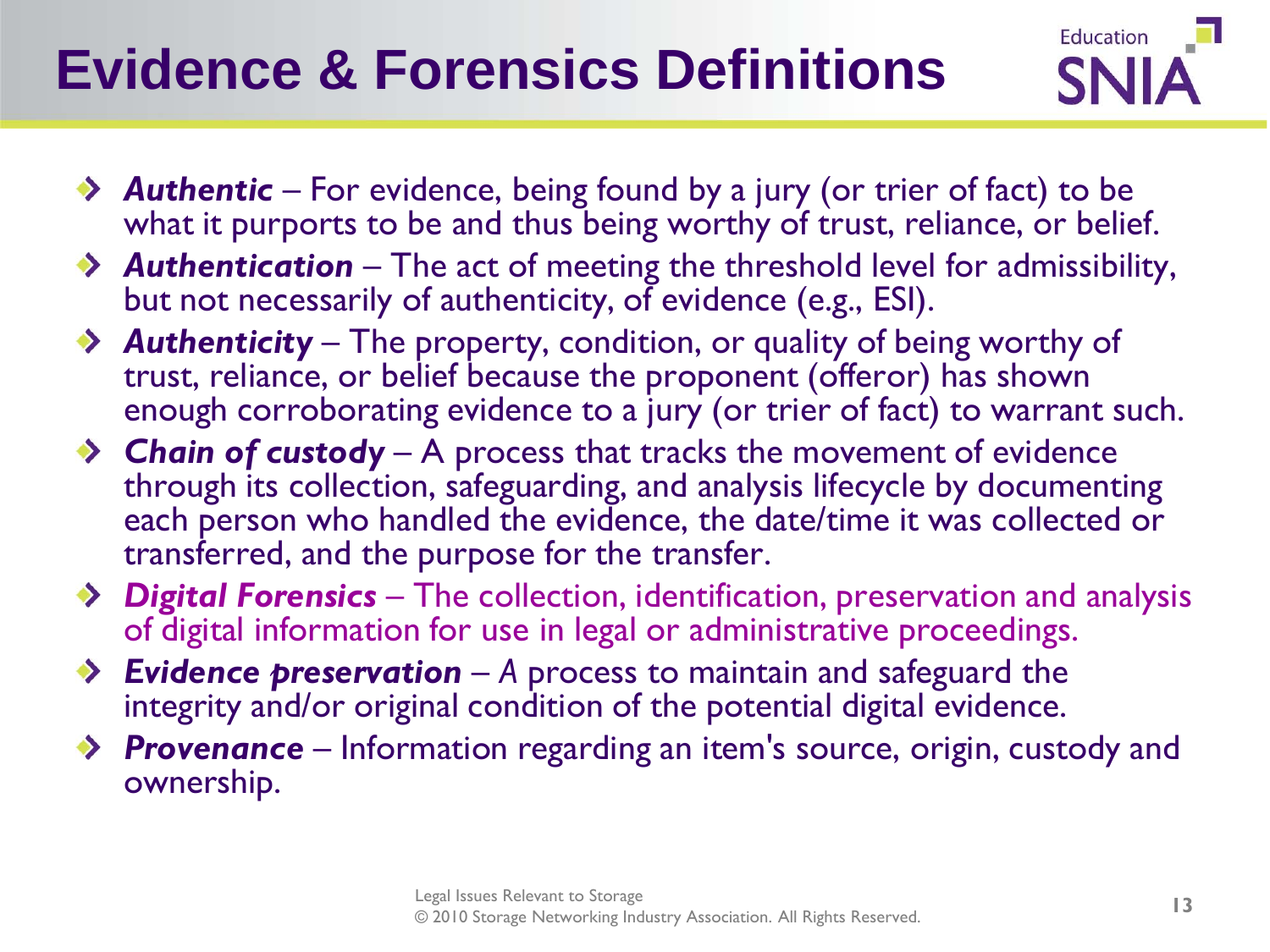#### **Problem Summary: Evidence & Forensics**



- ◆ Courts are increasingly treating digital evidence in the same way as more traditional documents; they have noted that digital evidence tends to be more voluminous, more difficult to destroy, easily modified, easily duplicated, potentially more expressive, and more readily available.
- $\rightarrow$  In the digital world, most actions leave traces in the digital record that may be of significance in legal actions. The challenge of digital forensics is to
	- collect these traces as unobtrusively as possible
	- minimize impact to ongoing business operations ۰
	- preserve the ability of these traces to be admitted as evidence ۰ in a legal proceeding.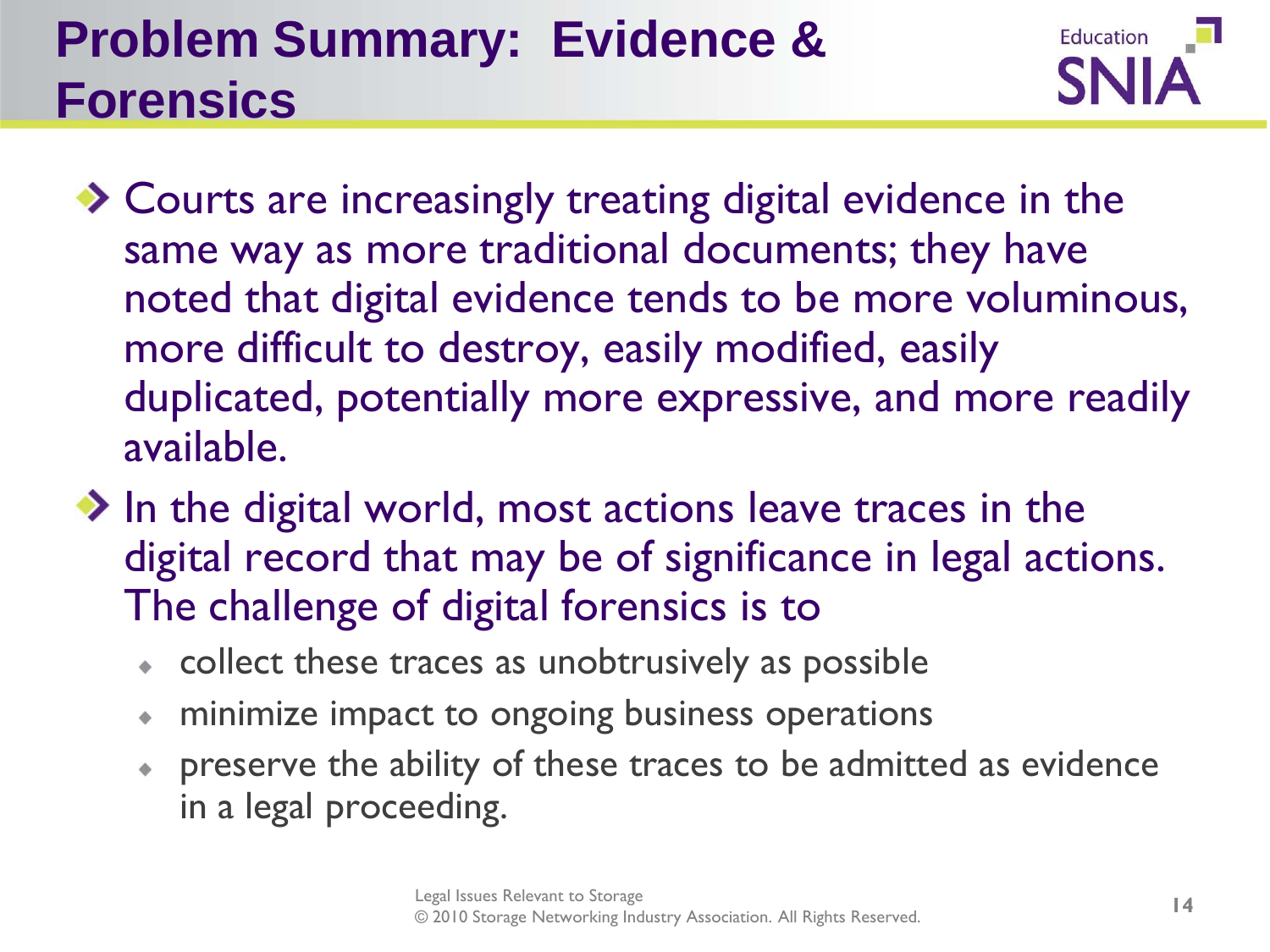#### **Storage Relevance: Evidence & Forensics**



- ◆ Necessitate an evidence lifecycle management strategy that assists with chain of custody, authenticity, and data authentication.
- ◆ A forensic data collection in a storage environment can be disruptive and present many challenges
	- Procedural (size, sources of information, etc.)
	- Technological (formats, access, virtualization, etc.)
	- Completeness (identifying all relevant information)
- Services such as encryption and deduplication present their own special challenges that must be addressed during planning for the collection process.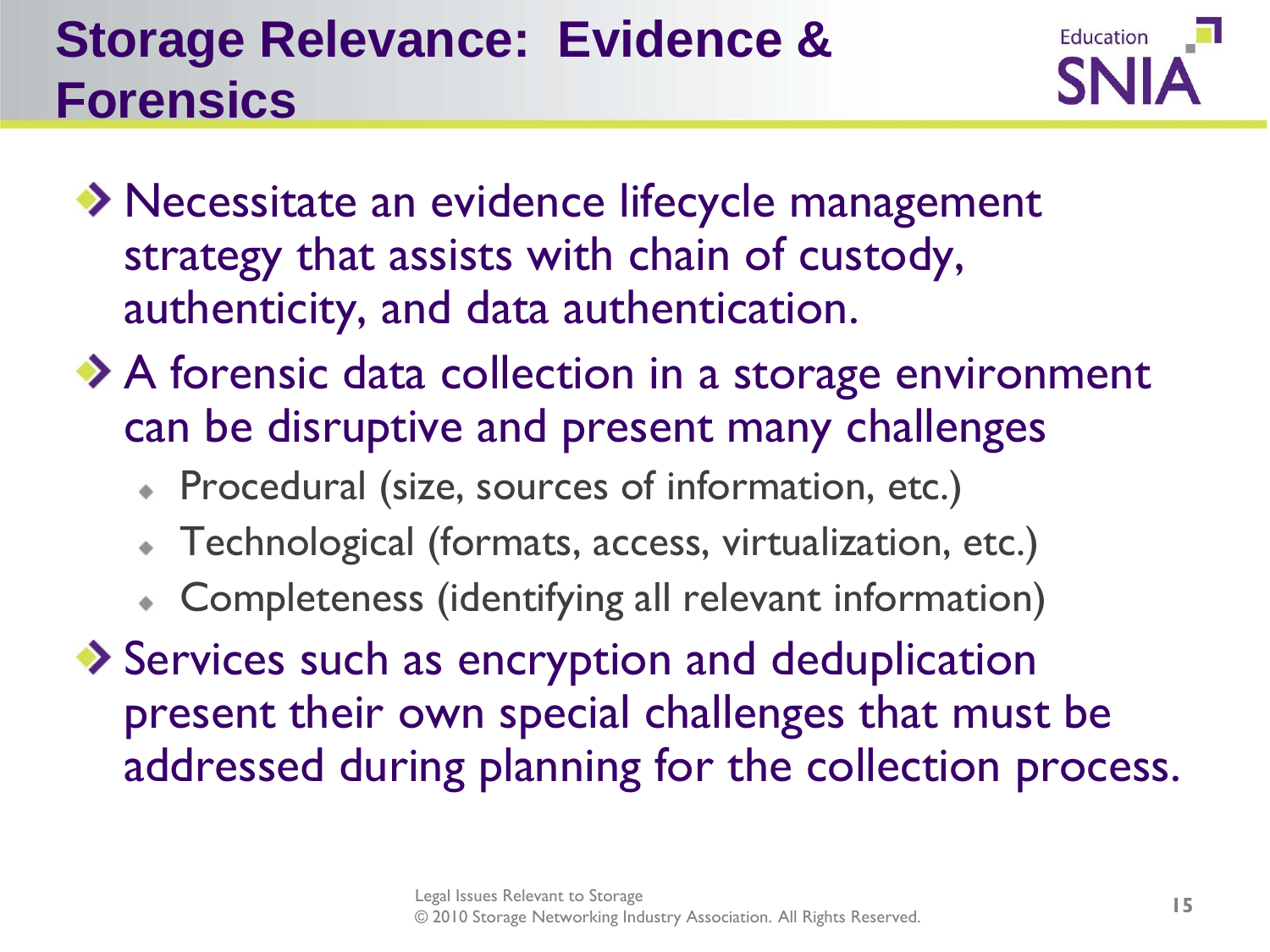

# **Privacy**

Legal Issues Relevant to Storage © 2010 Storage Networking Industry Association. All Rights Reserved. **16**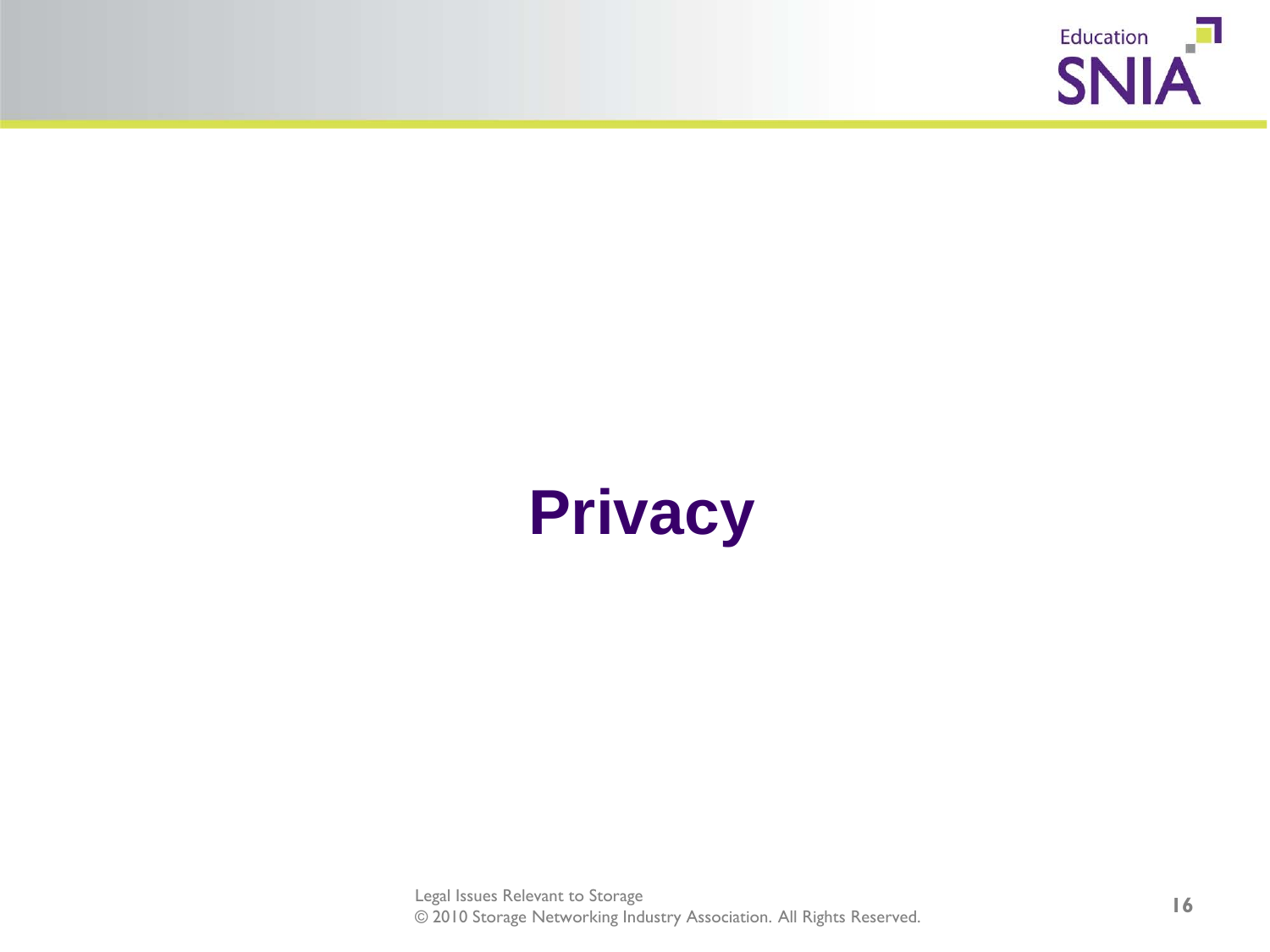

- *Confidentiality –* The property that data cannot be accessed by unauthorized parties.
- *Personally identifiable information (PII)*  Any data about an individual that could, potentially identify that person.
- ◆ **Privacy** The right of an entity (normally an individual or an organization), acting on its own behalf, to determine the degree to which the confidentiality of their private information is maintained.
- ◆ **Privacy breach** An event that exploits a vulnerability to reveal PII, or creates a loss of control over PII.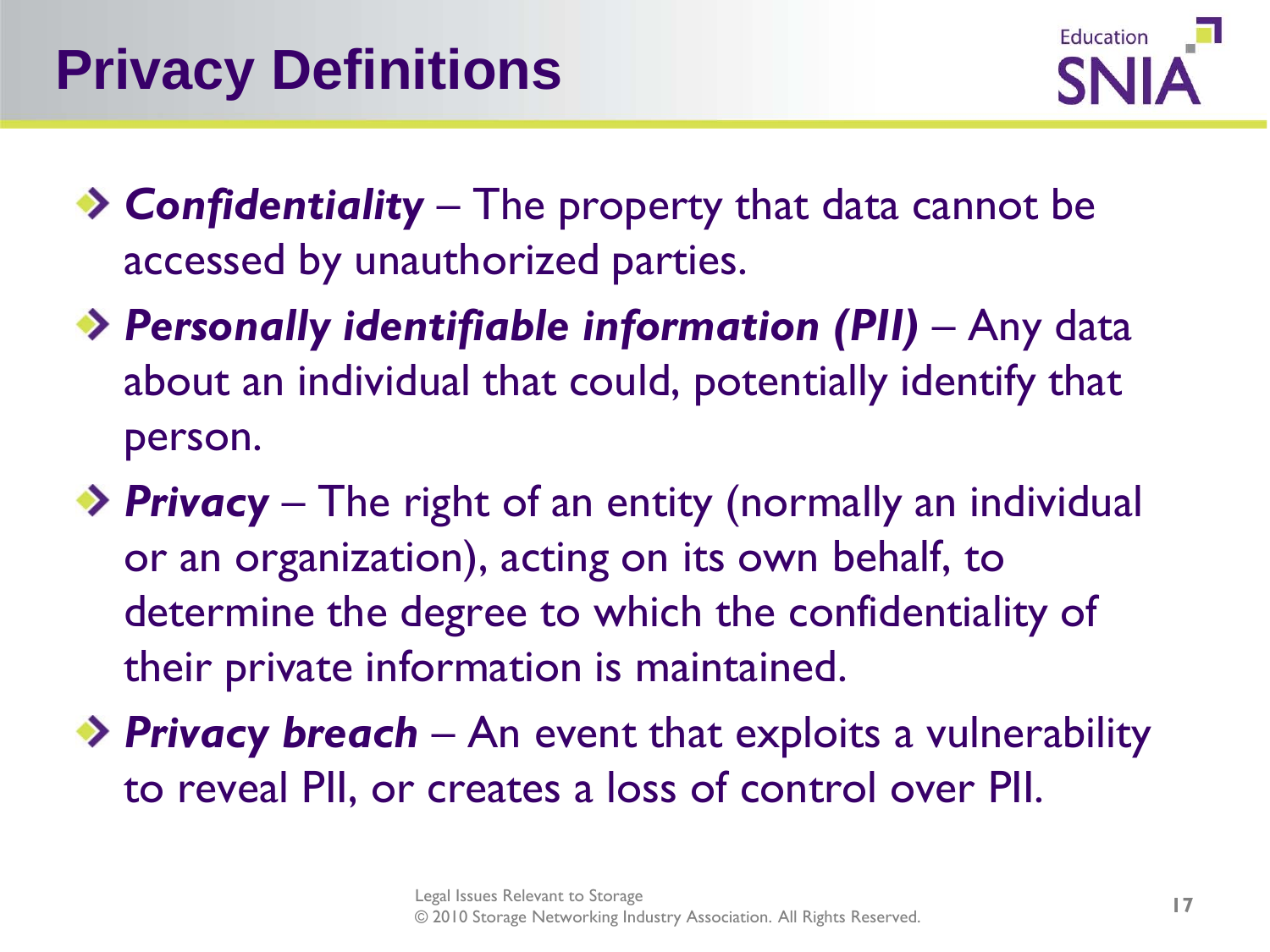

- ◆ Many countries—the U.S. being a notable exception—consider privacy to be a fundamental human right.
- ◆ Privacy protection laws have been introduced in a significant number of countries.
- ◆ The types of "protected" data can vary significantly
- ◆ Privacy violations can include the unlawful storage of personal data, the storage of inaccurate personal data, or the abuse or unauthorized disclosure of such data.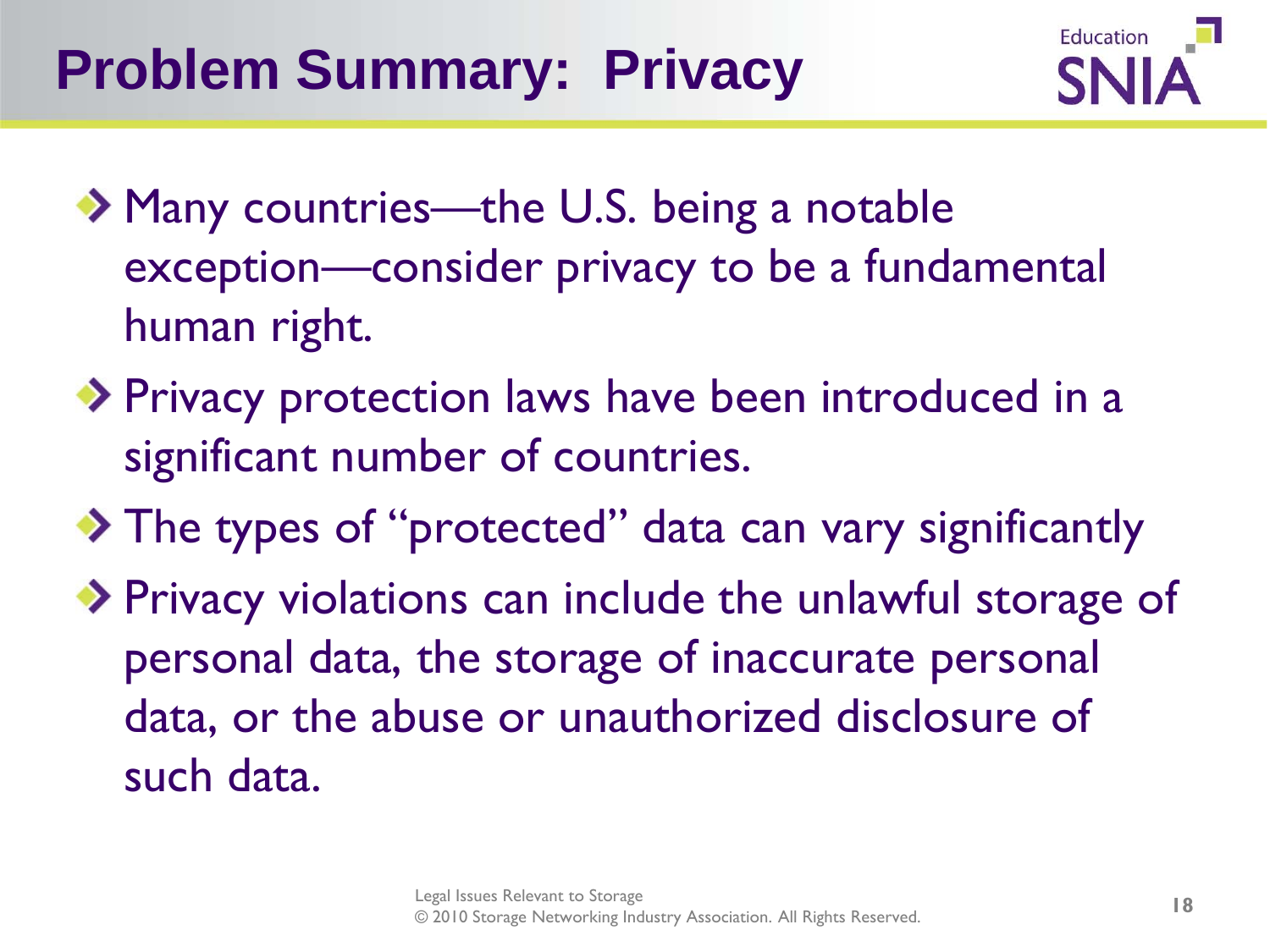#### **General Privacy Requirements (ISO/IEC 29101)**



- $\rightarrow$  It must be possible to pull together definitive records of what PII is known/stored about people (including PII recorded in logs and backup);
- $\rightarrow$  It must be possible to account for all personal information, no matter how it is collected (including internal generation);
- The real need for routine audit logging that includes or creates PII must be assessed as part of system design;
- ◆ Privacy design must include the security of backed up and archived data when it contains personal information;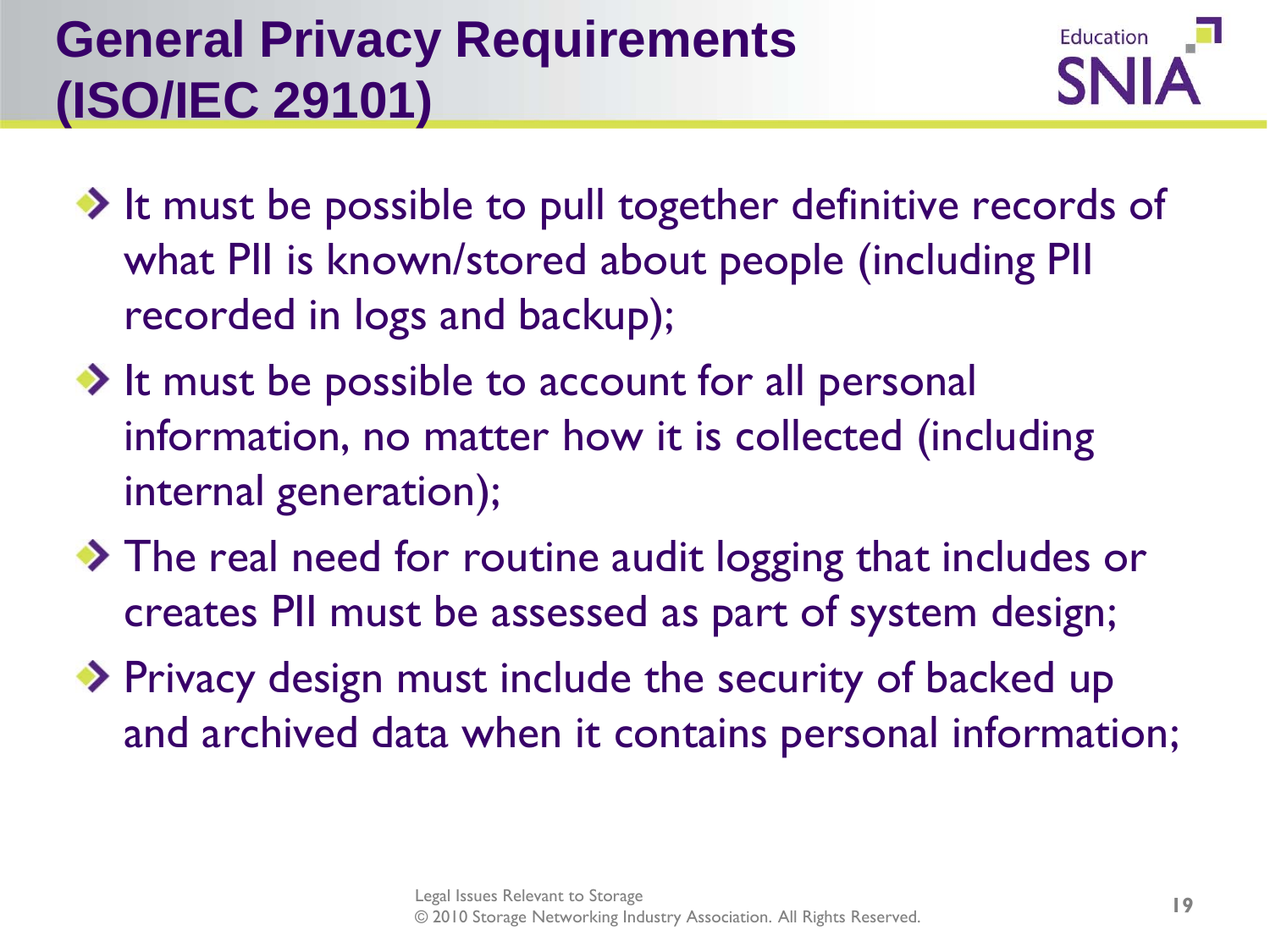#### **General Privacy Requirements (ISO/IEC 29101) cont.**



- $\rightarrow$  It must be recognized that transaction histories in e-retailing applications creates behavioral PII and may allow other PII to be deduced (e.g. buying herbal remedies and non-prescription medication may indicate consumers' beliefs in their own state of health);
- The need and capacity to record privacy inquiries (e.g. to resolve disputes) needs to be considered in applications based on databases containing PII;
- ◆ Change management procedures for web applications must protect against inadvertent changes that affect privacy, e.g. ensure that changes to web forms do not change the nature or amount of PII collected;
- Privacy design must include the management of ephemeral or incidental PII, e.g. help desk or customer service logs.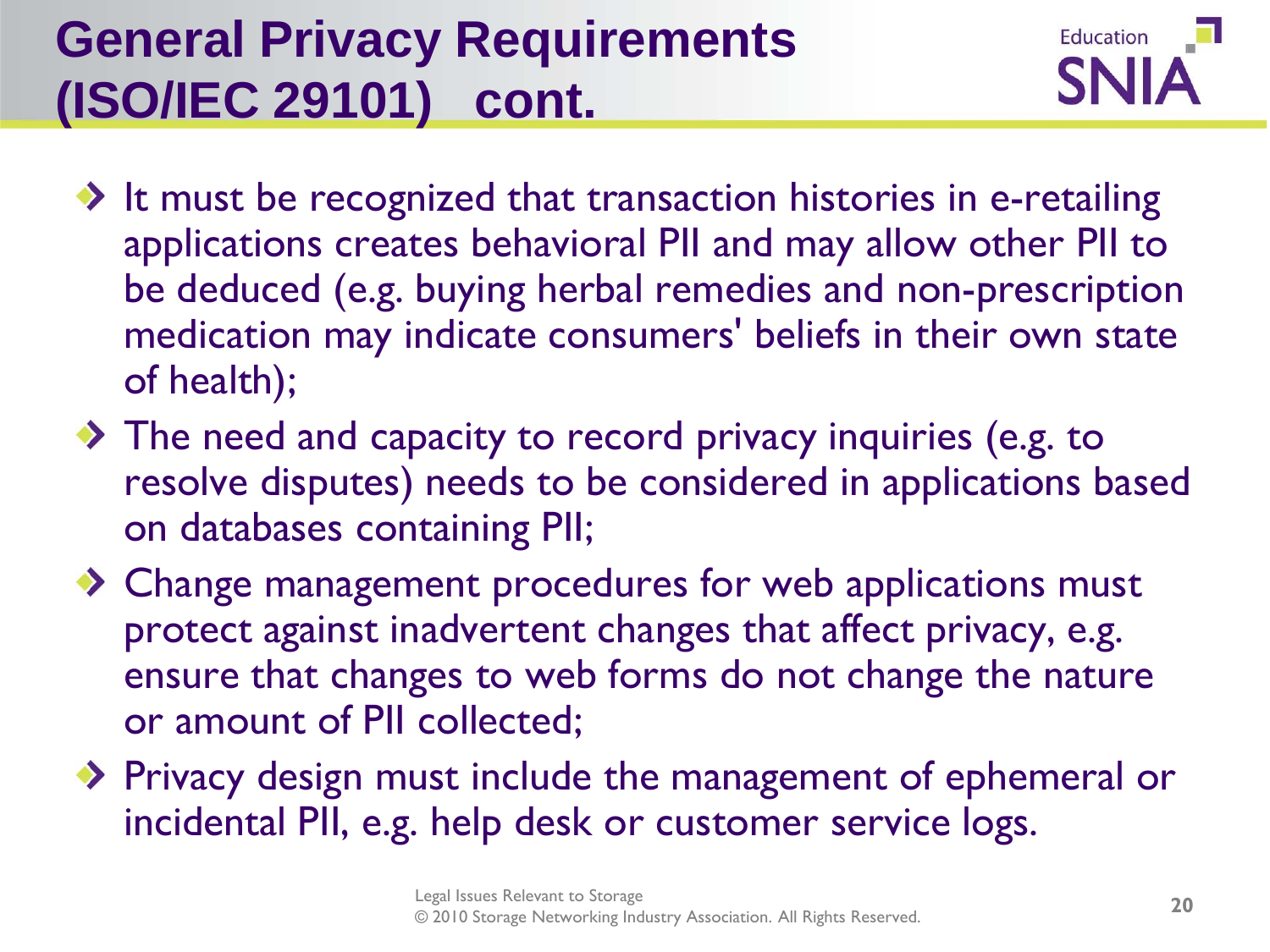

- The use of some form of data classification can help identify the data that need protection as well as the nature of the protection
- ◆ Encryption, when used correctly, can be an important tool to protect data confidentiality
- ◆ Breach notification requirements for protected data may necessitate data monitoring to help identify suspected data breaches
- ◆ Data movements (like data replication associated with DR/BC solutions) must respect geopolitical boundaries to avoid privacy violations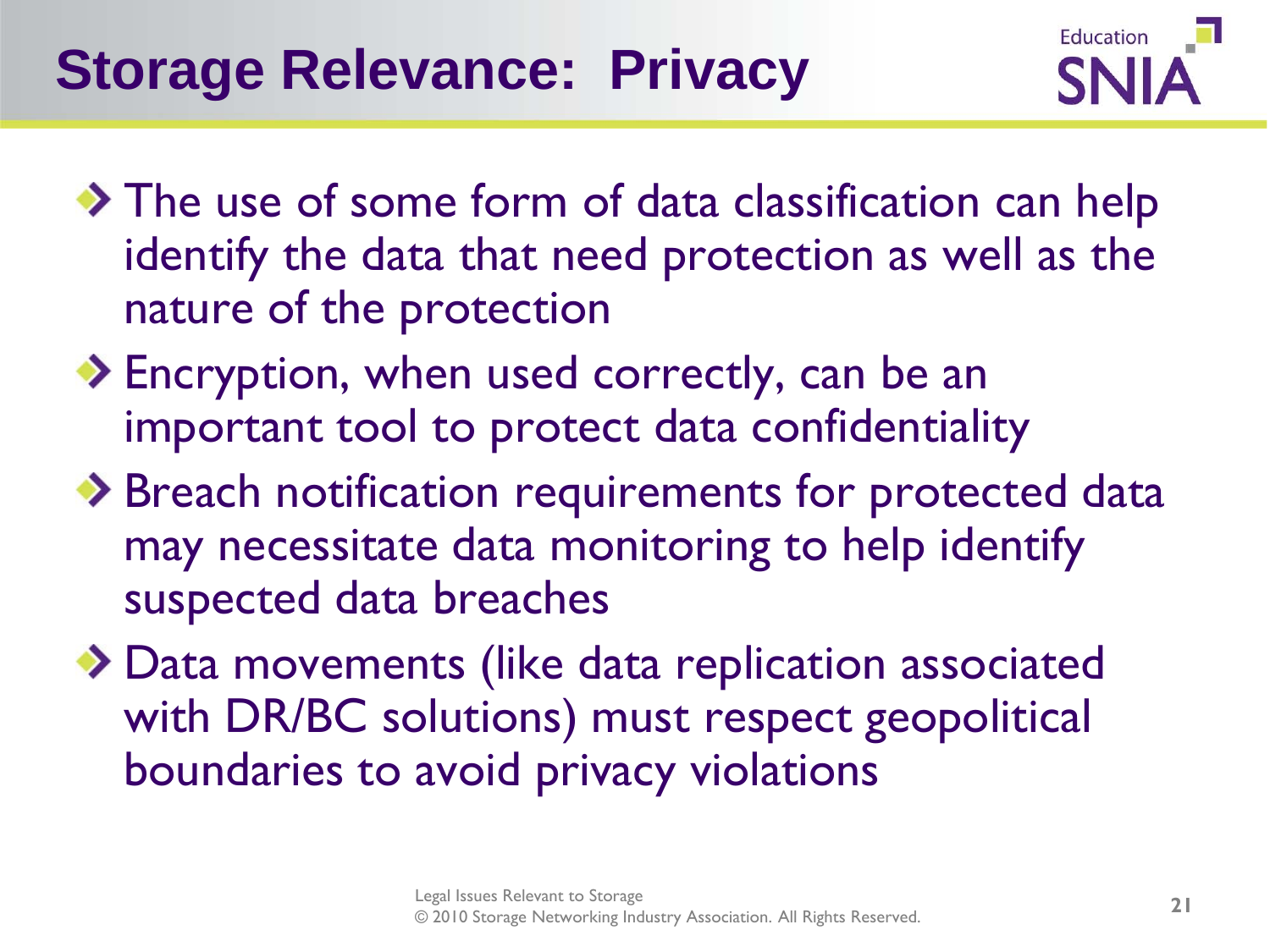

# **Accountability & Responsibility**

Legal Issues Relevant to Storage © 2010 Storage Networking Industry Association. All Rights Reserved. **22**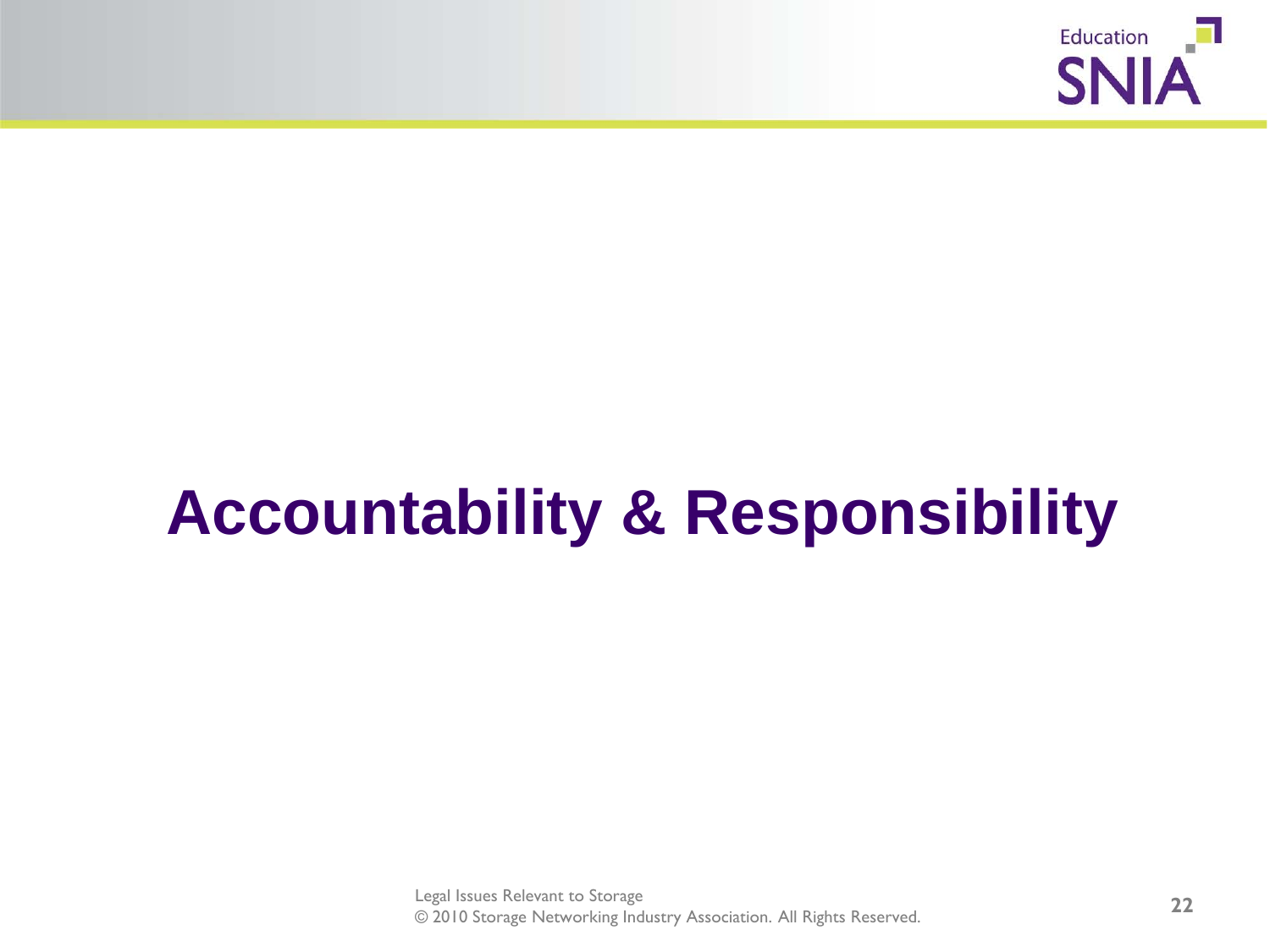

- ◆ **Care** Level of active concern, or lack of negligence, towards avoidance of possible dangers, mistakes, pitfalls, and risks, demanded of a party as a duty or legal obligation. See also due care and duty of care.
- *Due diligence –* Measure of prudence, responsibility, and diligence that is expected from, and ordinarily exercised by, a reasonable and prudent person under the circumstances.
- *Due care (Duty of care)* Degree of care that an ordinary and reasonable person would normally exercise, over his or her own property or under circumstances like those at issue. The concept of due care is used as a test of liability for negligence.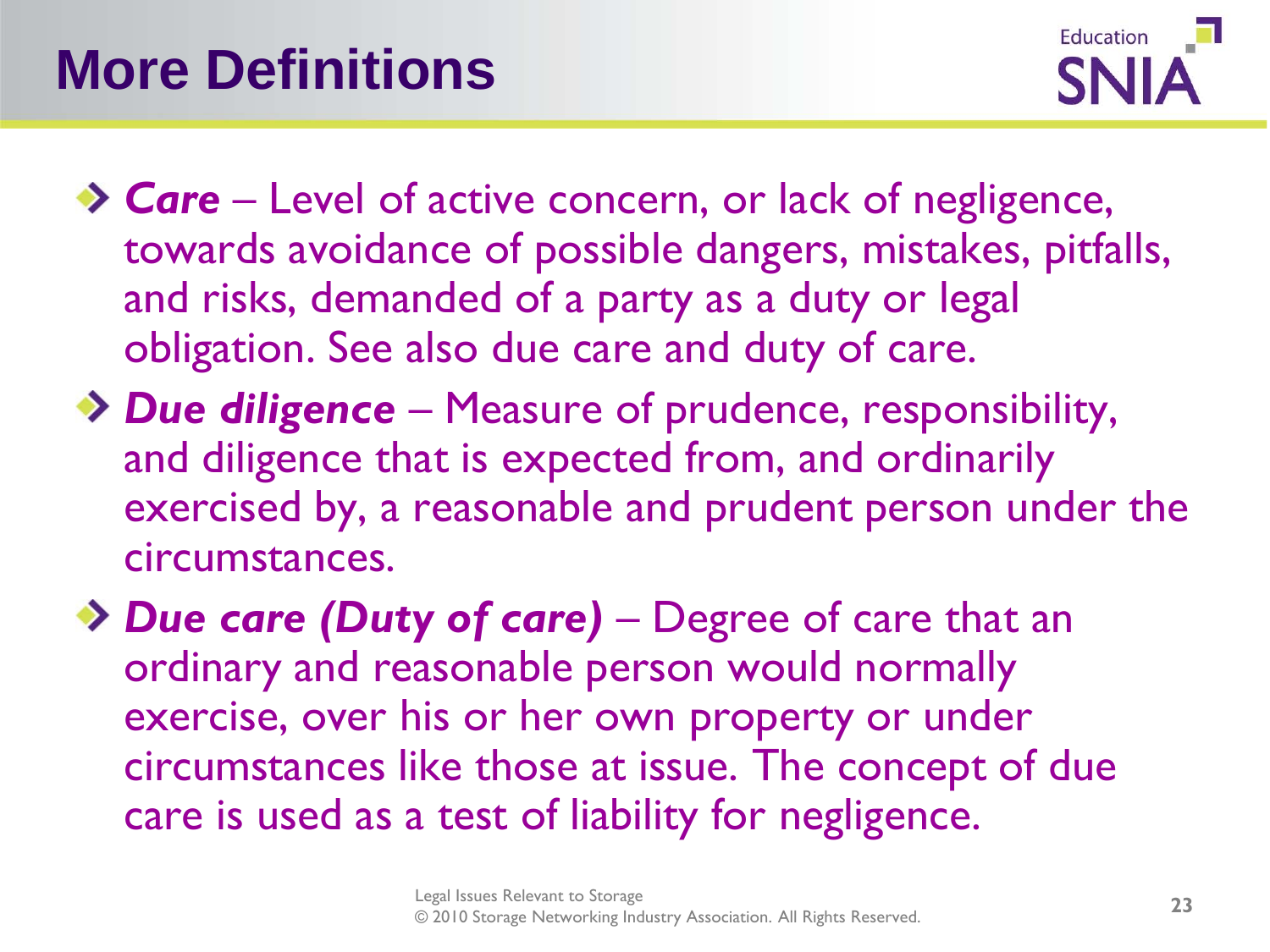#### **Problem Summary: Accountability & Responsibility**



- ◆ Increasingly, government officials and corporate executives are being held personally accountable for their actions or lack of action
- Inappropriate data handling or malicious attacks on data can cause individuals and organizations to incur liabilities (civil litigation)
- Unauthorized possession or access of regulated data can result in penalties and force "costly" breach notifications
- Adherence (or lack thereof) to organizational policy can be an important factor in determining negligence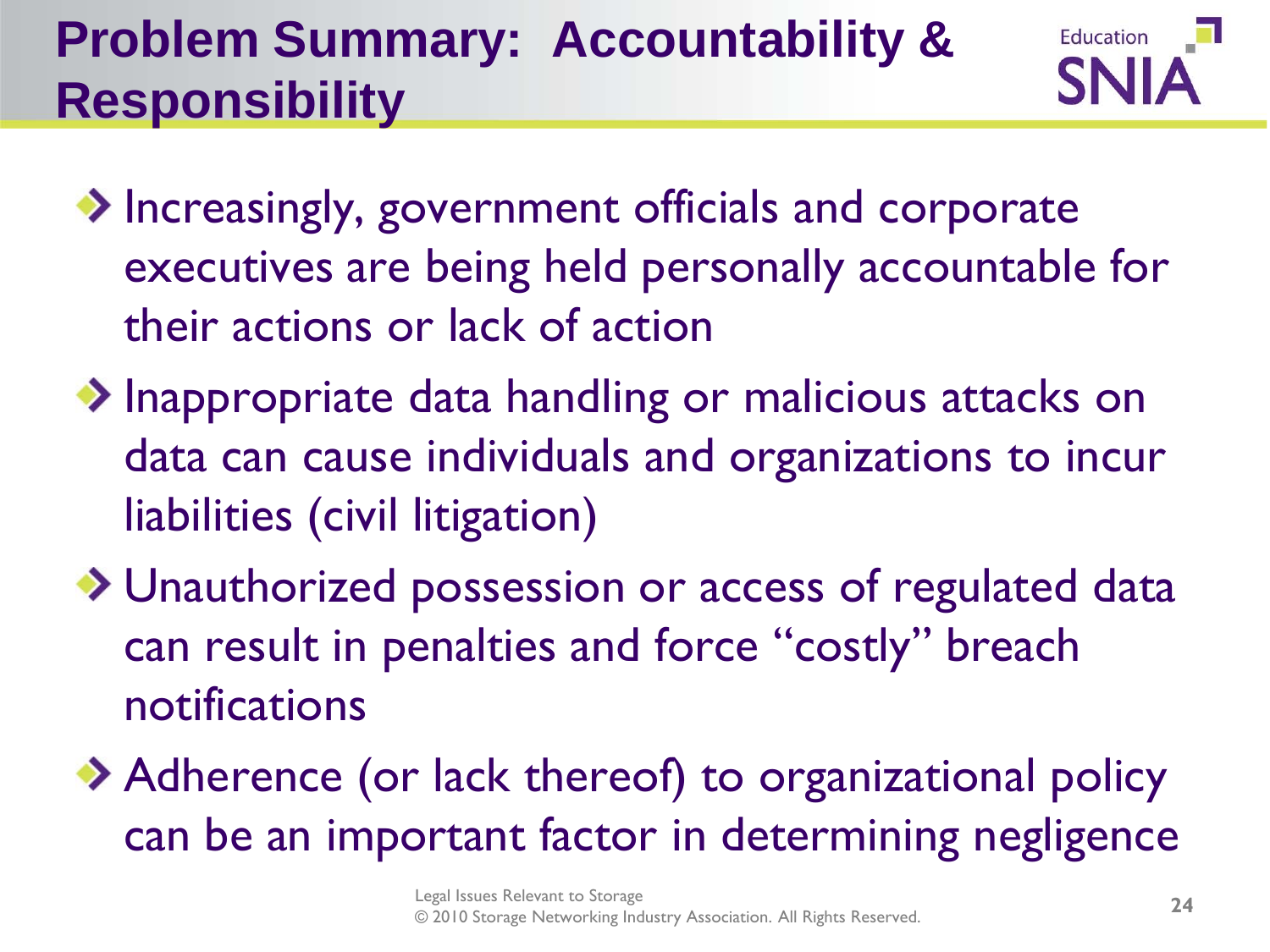#### **Storage Relevance: Accountability & Responsibility**



- ◆ Protections may be necessary in the storage infrastructure to guard against unauthorized, accidental or intentional corruption, modification, or destruction of data
- The risks associated with data breaches can be significant for some organizations, so prudence dictates the use of reasonable measures (like following best practices) to guard against these breaches
- ◆ Proper data preservation and disposal activities are necessary for an organization to meet its legal obligations
- ◆ Policies are important administrative controls to facilitate proper data handling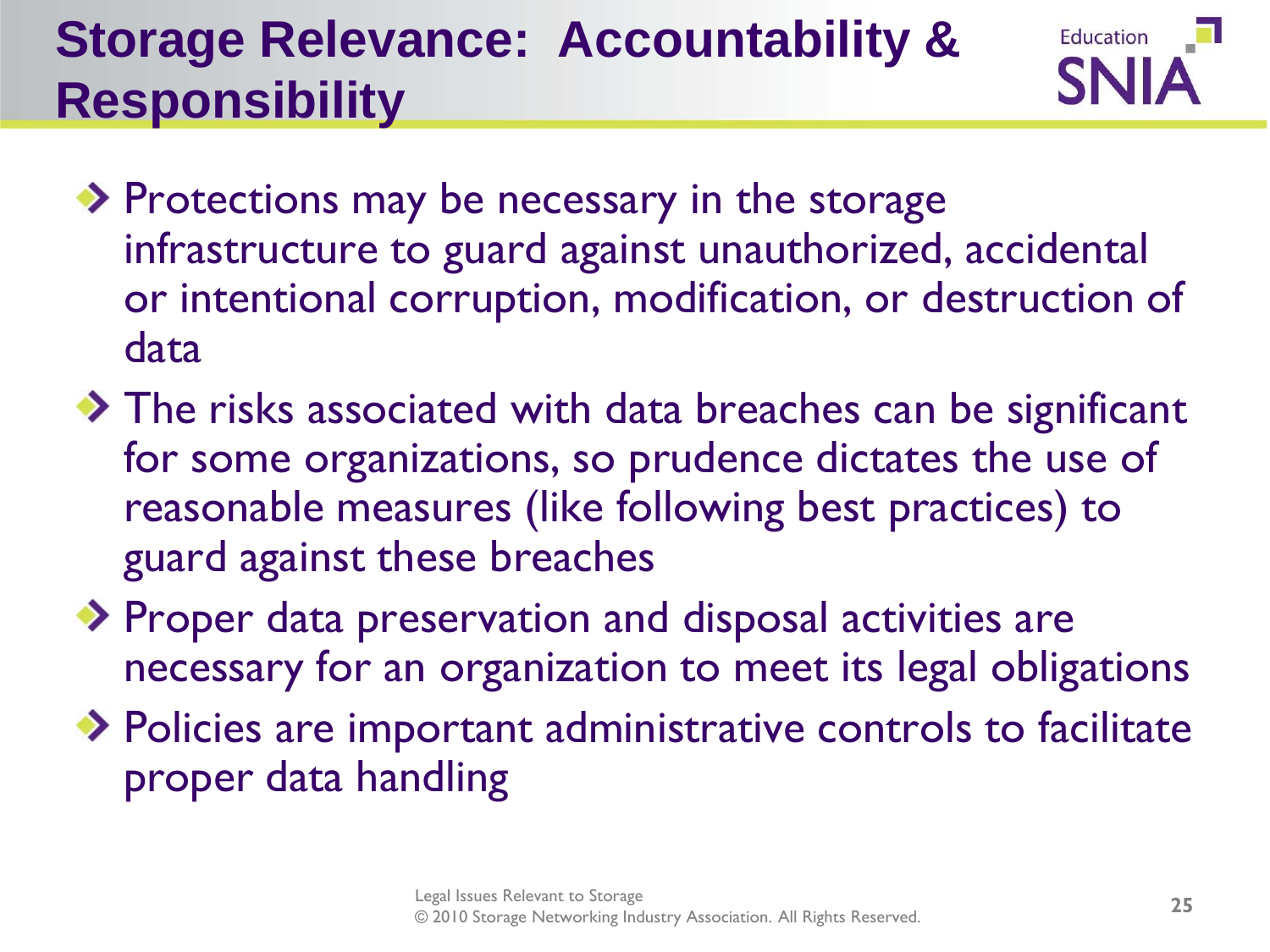

# **Jurisdiction & Cross Border Data Transfers**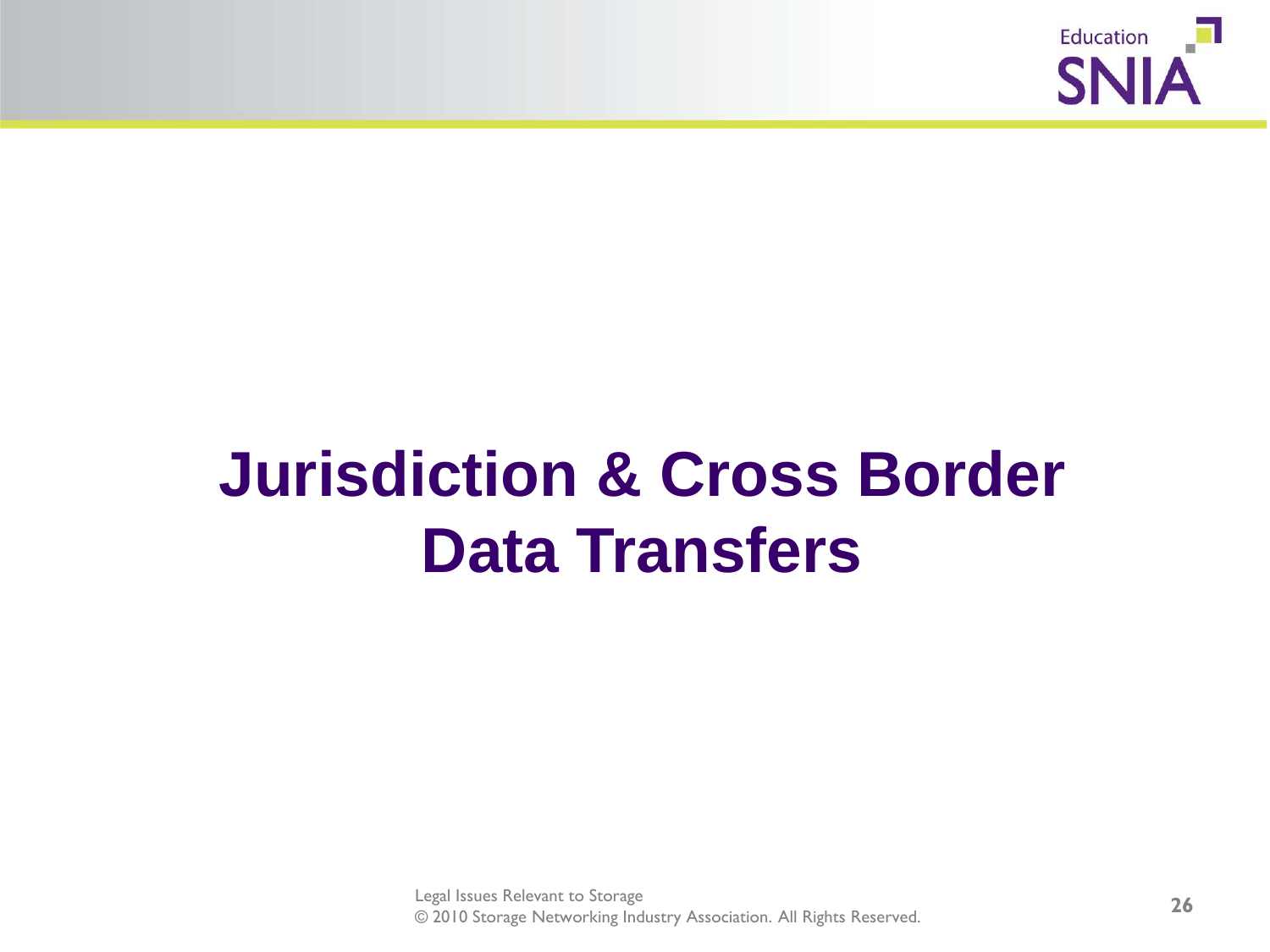#### **Problem Summary: Jurisdiction & Cross Border Data Transfers**



- ◆ Many countries regulate the handling and storage of certain types of data
- Some governments are also struggling to deal with
	- Critical questions about the limits of their jurisdiction over the Internet.
	- Regulating their citizens' (and organizations') activities on the Internet.
- ◆ Organizations have adopted computing models that allow data to reside in many locations
	- Complicates the matter of who has authority or jurisdiction  $\ddot{\Phi}$ over this data when it is in flight
	- Jurisdiction is less complicated for data when it is at rest; however, there may be multiple entities asserting their authority.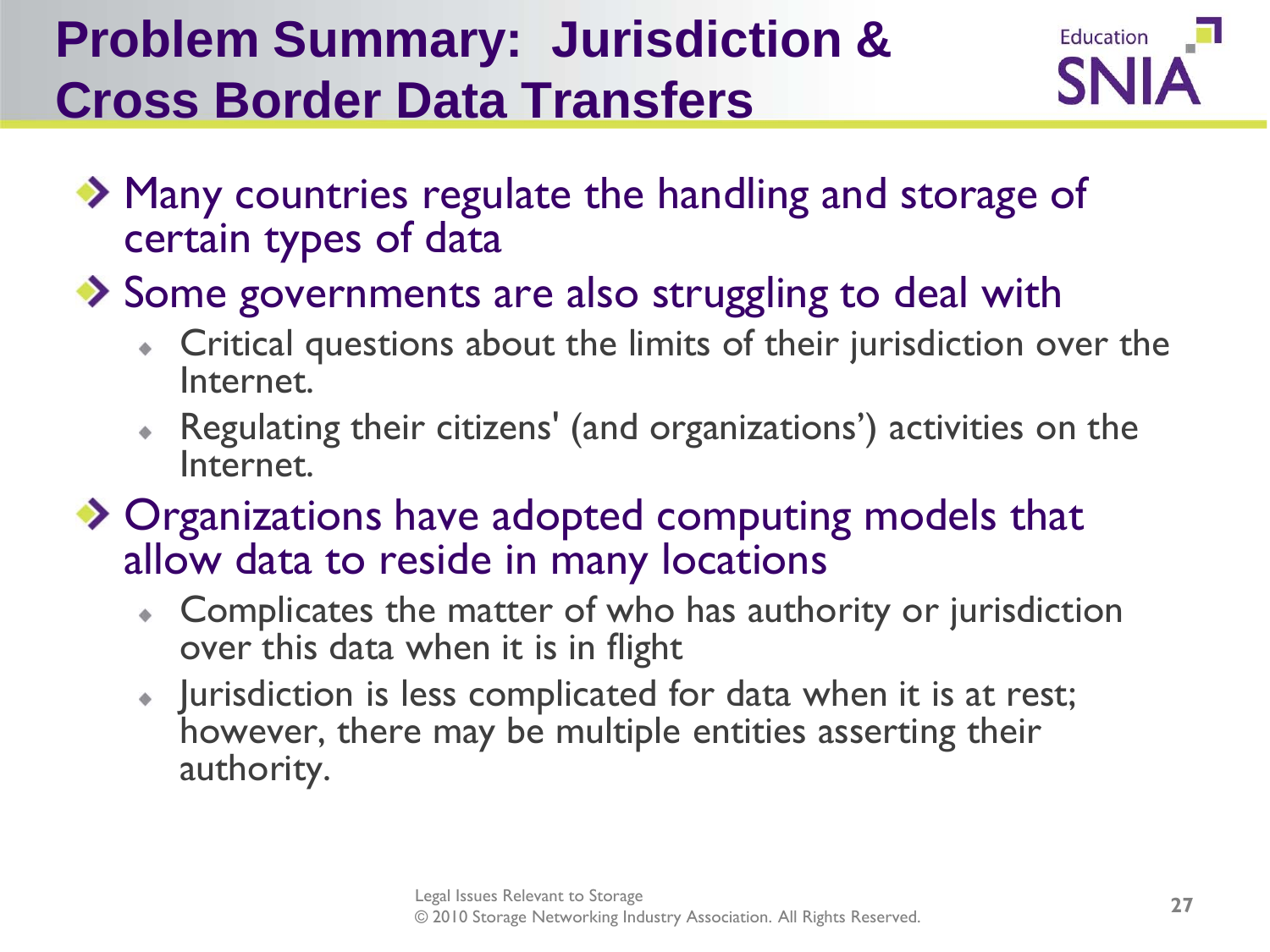#### **Storage Relevance: Jurisdiction & Cross Border**



- The use of some form of data classification can help identify the data that have geopolitical restrictions
- Data movements (like data replication associated with DR/BC solutions) must respect geopolitical boundaries to avoid violations
- Multiple, overlapping jurisdictions can result in an untenable position (like U.S. discovery requests for data residing in France)
- ◆ Data breaches on foreign soil can be considered illegal technology transfers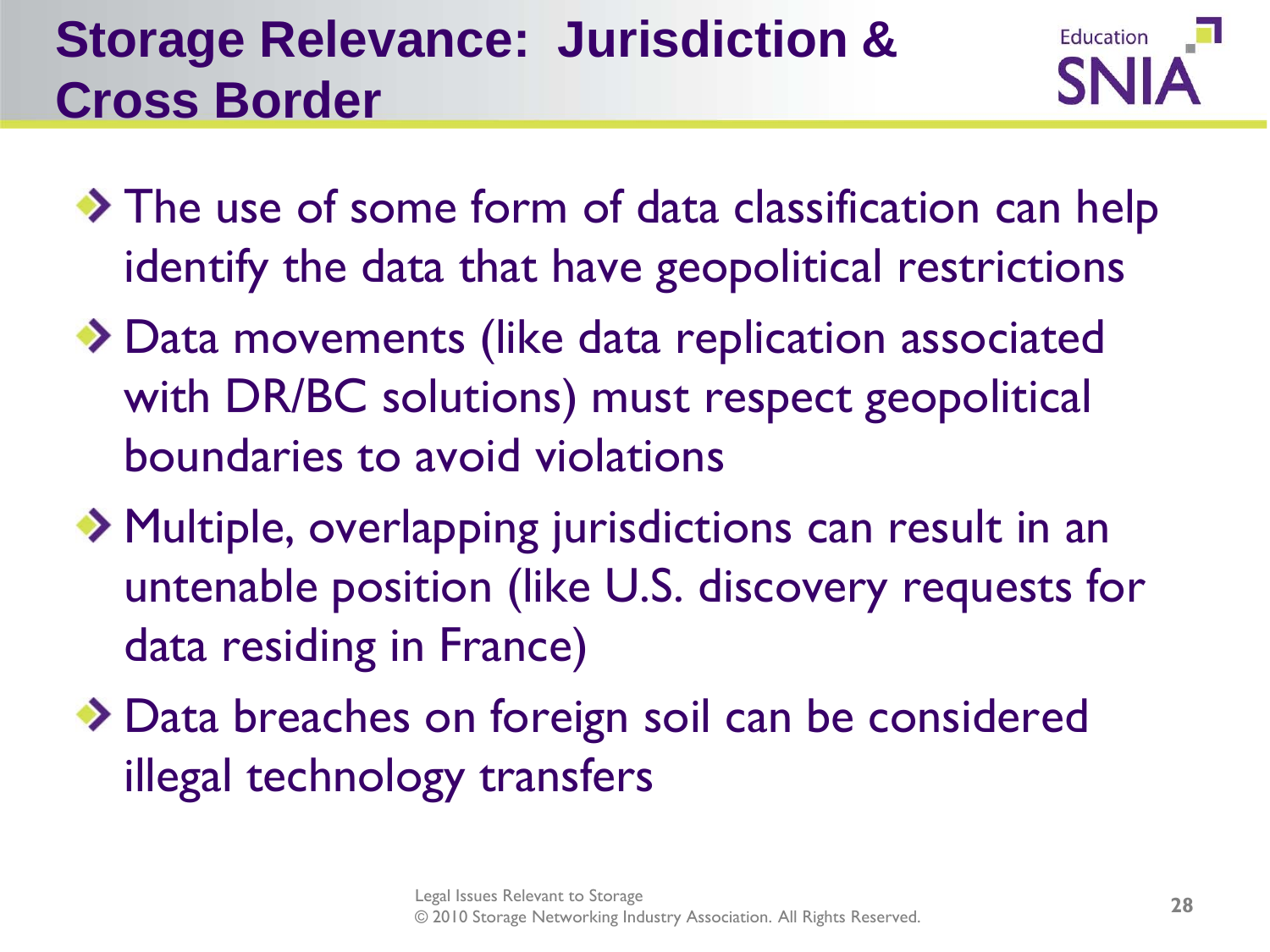

# **Final Thoughts**

Legal Issues Relevant to Storage © 2010 Storage Networking Industry Association. All Rights Reserved. **29**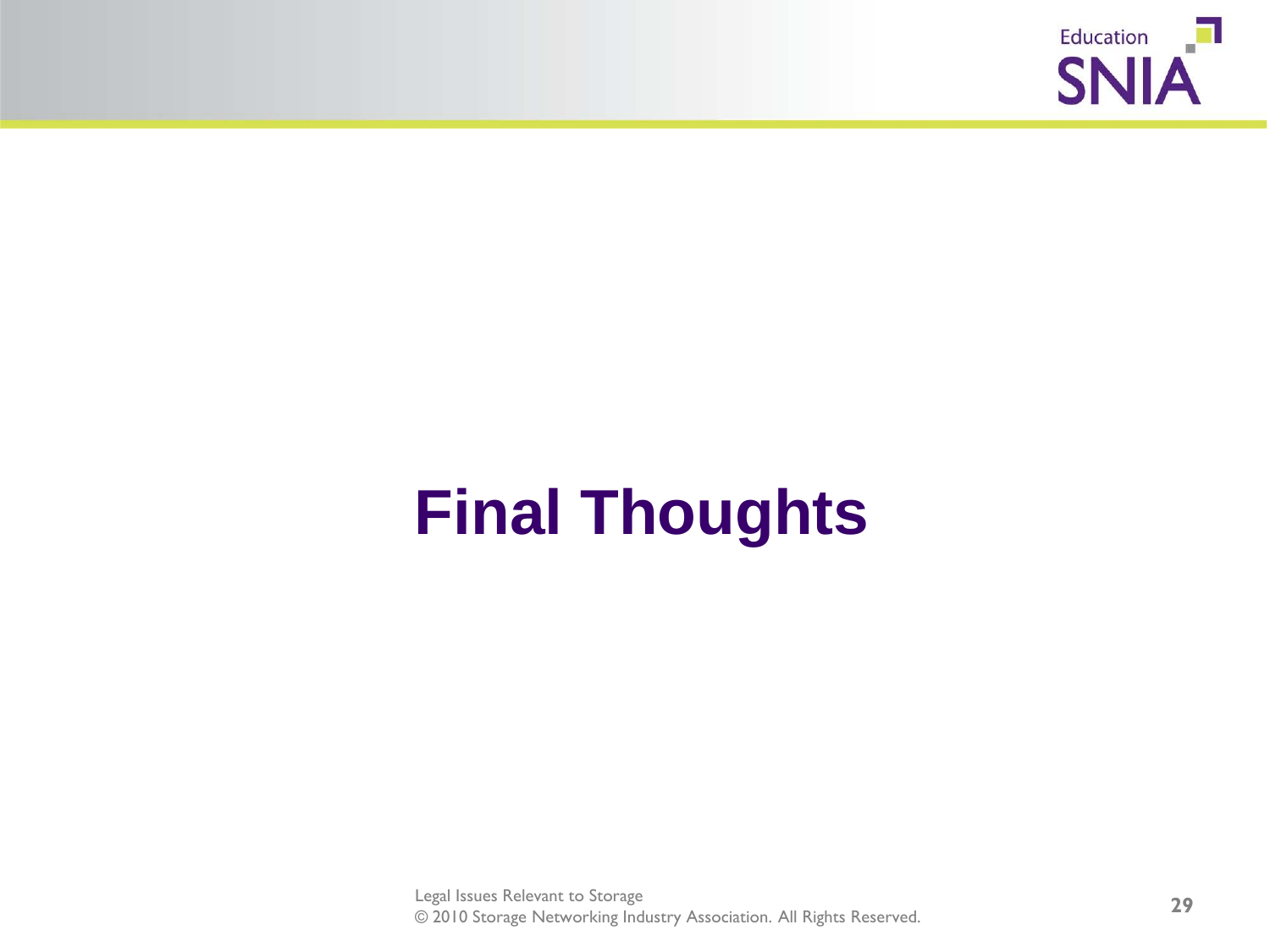

- ◆ Legal issues and requirements are beginning to impact storage infrastructures and personnel, and this trend is expect to continue.
- ◆ Several of the topics addressed in this session represent emerging areas of the law, so expect changes and further developments.
- ◆ When dealing with the legal community, expect answers like "it depends" when seeking clarity.
- ◆ Compliance is often cited as a driver for security, but a close inspection will often show that compliance is being driven by legal elements.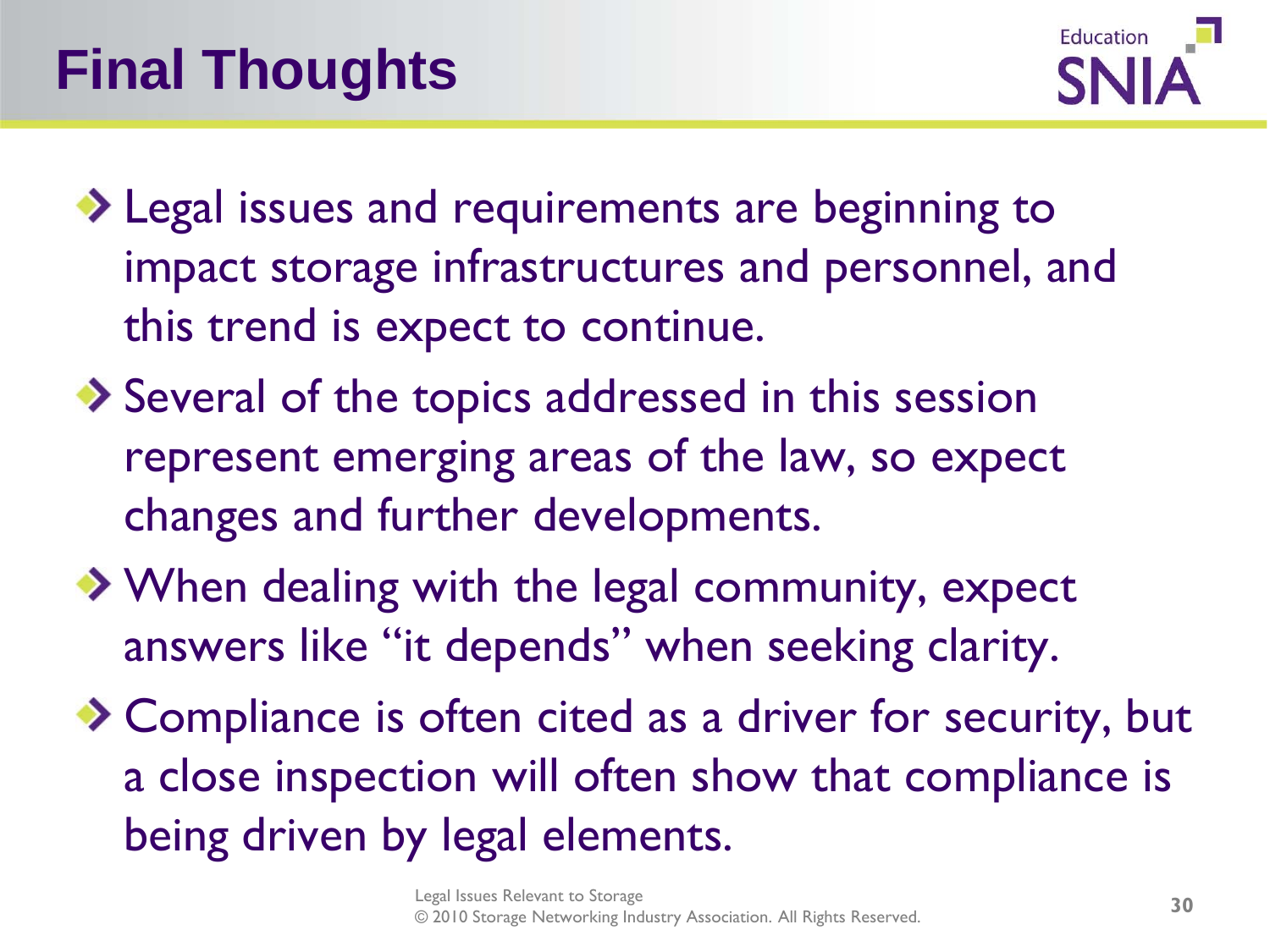

◆ Please send any questions or comments on this presentation to SNIA: tracksecurity@snia.org

> **Many thanks to the following individuals for their contributions to this tutorial.**

**- SNIA Education Committee**

**Eric A. Hibbard, CISSP, CISA Richard Austin, CISSP Larry Hofer, CISSP, PE Gianna DaGiau**

**Steven Teppler, Esq. Andrew Nielsen, CISSP, CISA**

**SNIA Security TWG**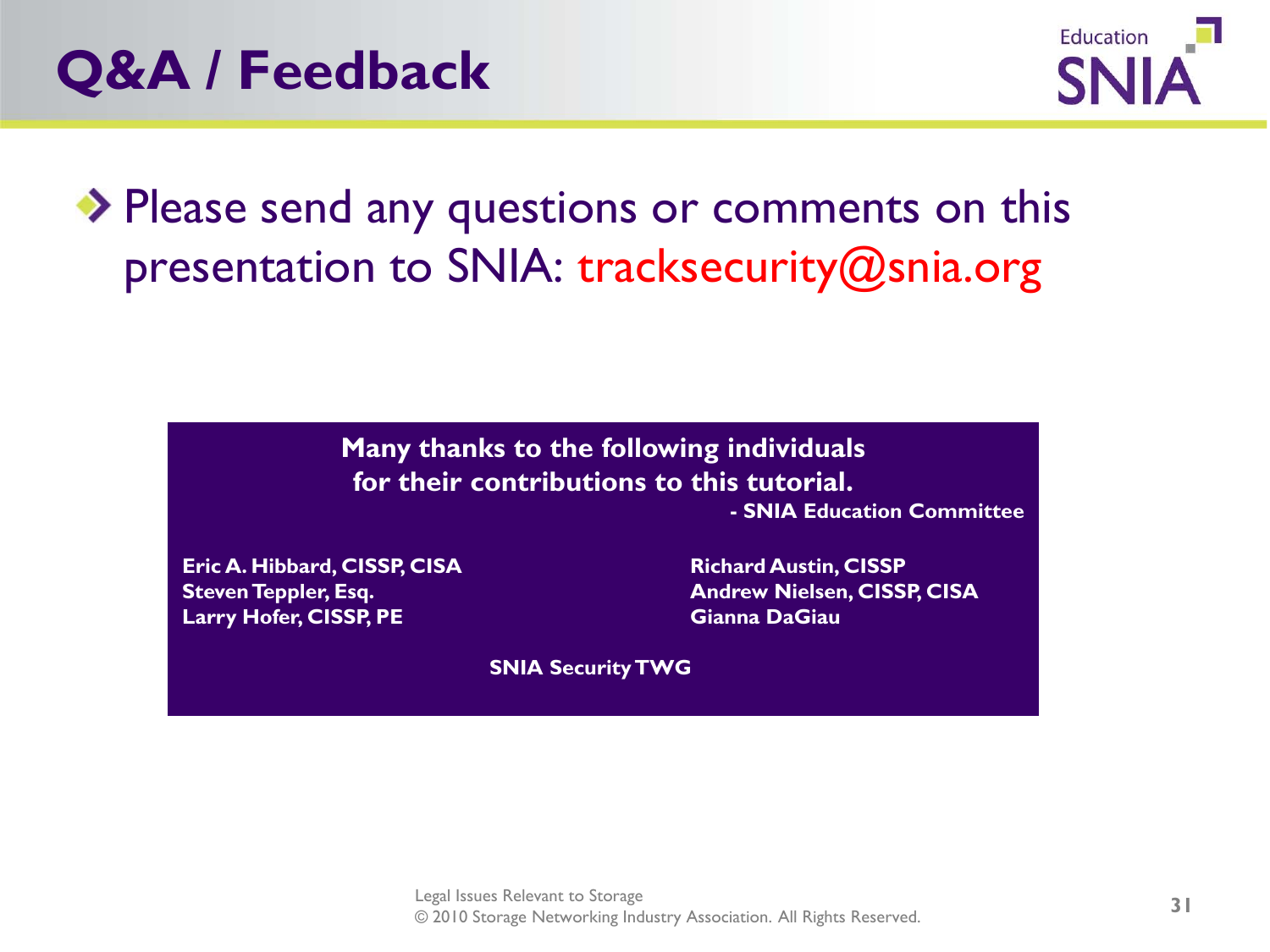

# **For More Information**

Legal Issues Relevant to Storage © 2010 Storage Networking Industry Association. All Rights Reserved. **32**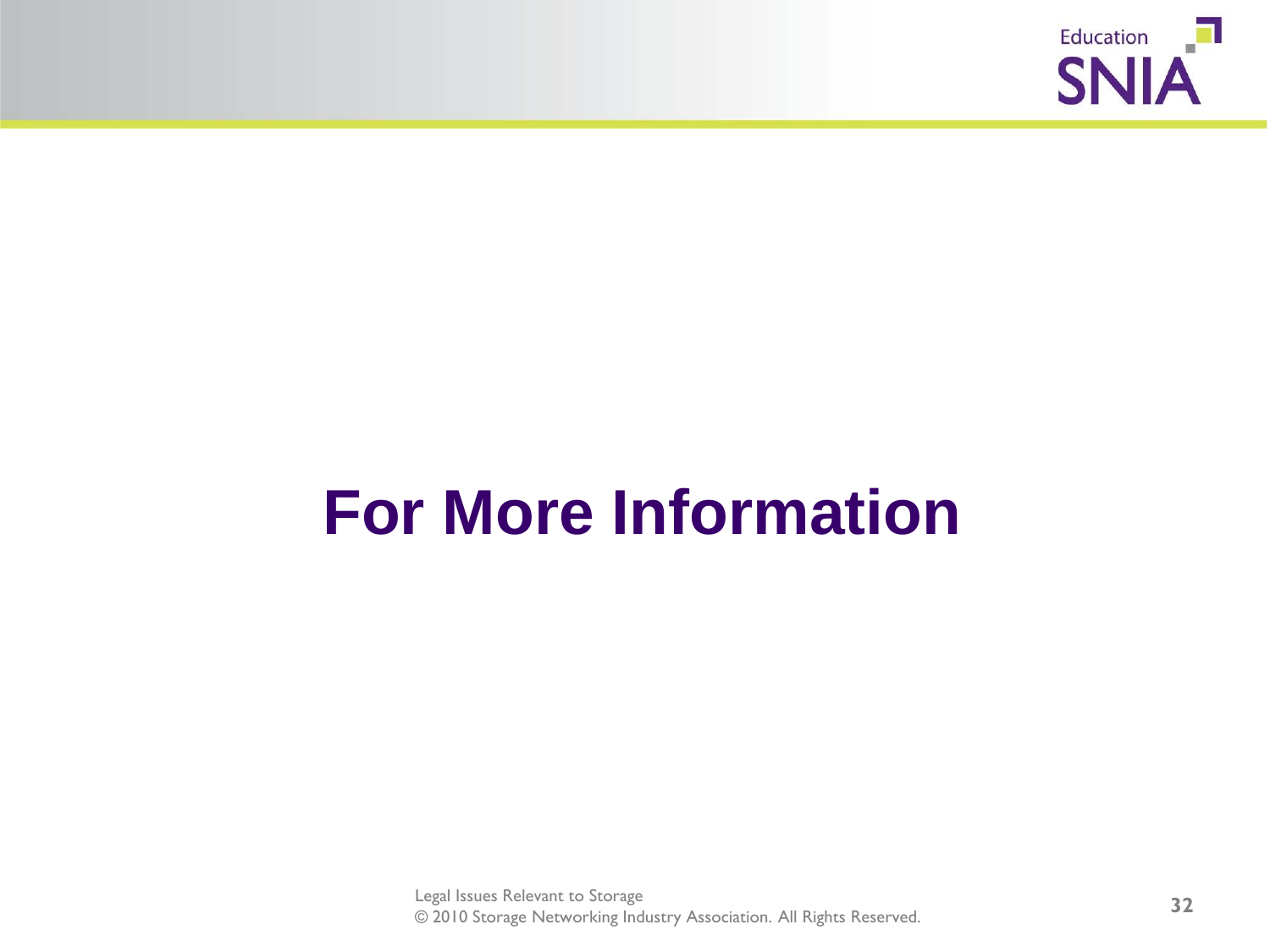

- ABA E-Discovery & Digital Evidence (EDDE) Committee, [http://new.abanet.org/sections/scitech/ST203001/Pages/default](http://new.abanet.org/sections/scitech/ST203001/Pages/default.aspx) [.aspx](http://new.abanet.org/sections/scitech/ST203001/Pages/default.aspx)
- The Sedona Conference<sup>®</sup>, <http://www.thesedonaconference.org/>
- ◆ Wikipedia Common Law, [http://en.wikipedia.org/wiki/Common\\_law](http://en.wikipedia.org/wiki/Common_law)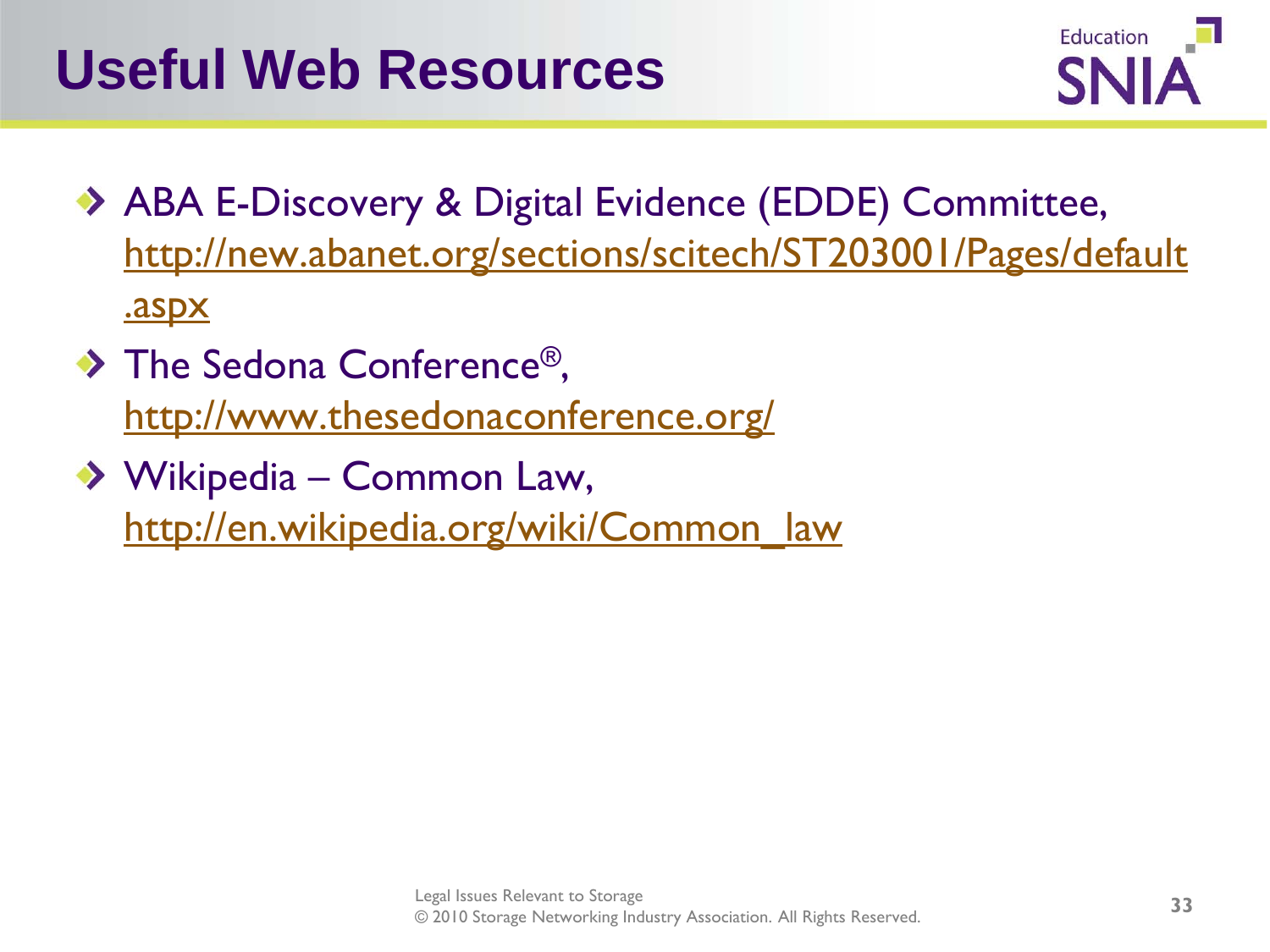### **Useful Printed Resources**



#### Books  $\bullet$

- *Foundations of Digital Evidence* , Paul, 2008, ISBN-13: 978-1604421040
- *Real Digital Forensics: Computer Security and Incident Response*, Jones, Bejtlich, Rose, ò. 2006, ISBN-13: 978-0321240699
- *Electronic Discovery and Digital Evidence in a Nutshell*, Scheindlin, Capra, The Sedona ÷. Conference, 2009, ISBN-13: 978-0314204486
- Elect*ronic Discovery and Digital Evidence: Cases and Materials*, Scheindlin, Capra, The ÷. Sedona Conference, 2008, ISBN-13: 978-0314191311
- *Electronic Evidence: Law and Practice*, Second Edition, Rice, 2009, ABA, ISBN-13: 978-1604420845
- *Electronic Evidence and Discovery: What Every Lawyer Should Know Now*, Second ÷. Edition, Lange, Nimsger, 2009, ISBN-13: 978-1604423822
- ◆ ISO/IEC Information Technology -- Security techniques standards: (including drafts)
	- ISO/IEC 27037 Guidelines for identification, collection and/or acquisition and preservation of digital evidence (CD)
	- ISO/IEC 29100 Privacy framework (3rdCD) ÷.
	- ISO/IEC 29101 Privacy reference architecture (CD) ÷.